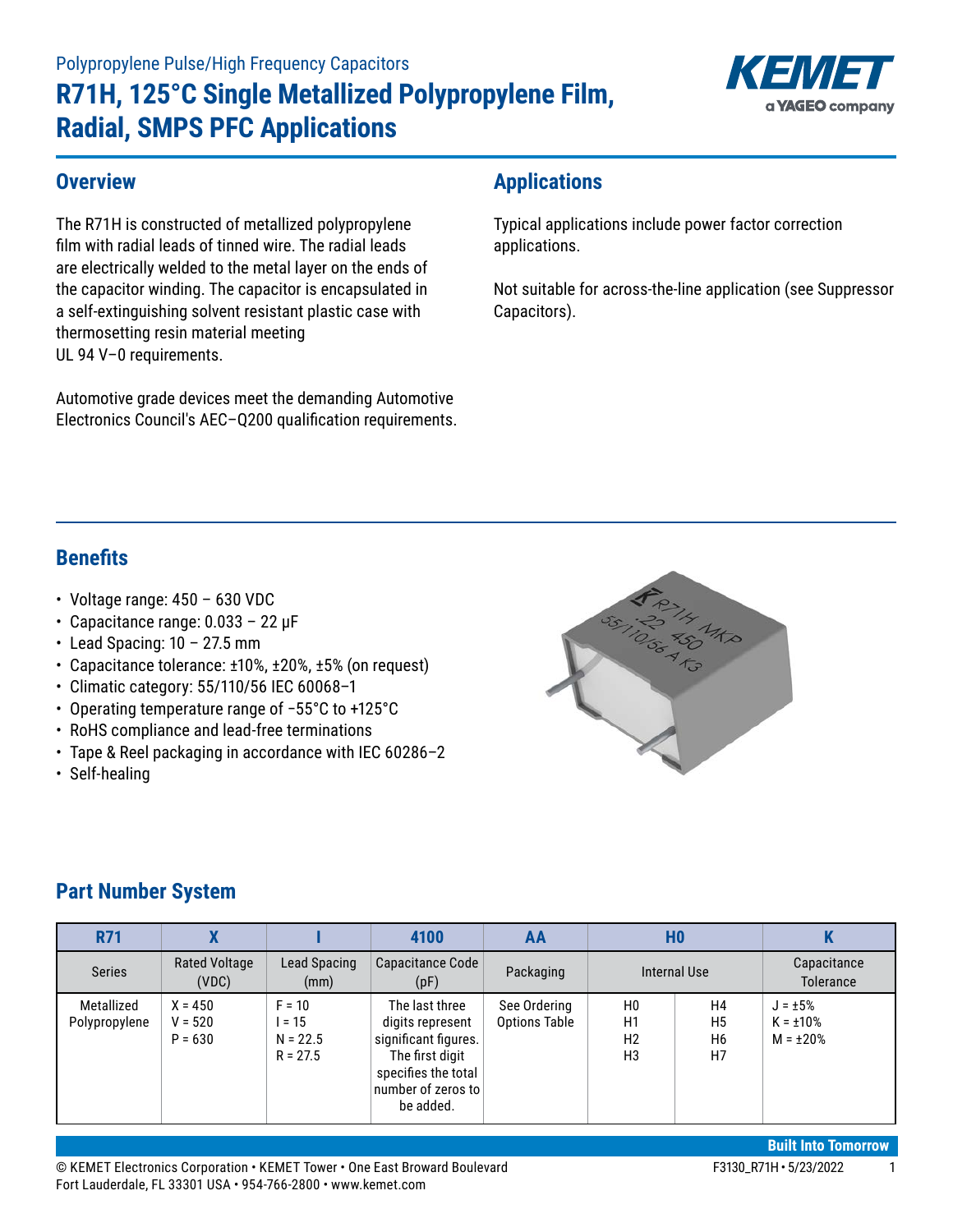

# **Ordering Options Table**

| <b>Lead Spacing</b><br><b>Nominal</b><br>(mm) | <b>Type of Leads and Packaging</b>         | <b>Lead Length</b><br>(mm) | <b>Lead and</b><br><b>Packaging</b><br><b>Code</b> |
|-----------------------------------------------|--------------------------------------------|----------------------------|----------------------------------------------------|
|                                               | <b>Standard Lead and Packaging Options</b> |                            |                                                    |
|                                               | Bulk (Bag) <sup>2</sup> - Short Leads      | $4 + 2/-0$                 | AA                                                 |
|                                               | Ammo Pack                                  | $H0$ = 18.5±0.5            | DO                                                 |
|                                               | <b>Other Lead and Packaging Options</b>    |                            |                                                    |
| 10                                            | Tape & Reel (Standard Reel Ø 355 mm)       | $H_0 = 18.5 \pm 0.5$       | GY                                                 |
| 15                                            | Tape & Reel (Large Reel Ø 500 mm)          | $H_0 = 18.5 \pm 0.5$       | СK                                                 |
|                                               | Bulk (Bag) <sup>2</sup> - Short Leads      | $3.5 + 0.5/- 0$            | <b>JB</b>                                          |
| 22.5                                          | Bulk $(Bag)^2$ - Short Leads               | $4.0 + 0.5/-0$             | JE                                                 |
|                                               | Bulk (Bag) <sup>2</sup> - Short Leads      | $3.2 + 0.3/- 0.2$          | JH                                                 |
|                                               | Bulk (Bag) - Long Leads                    | 18±1                       | JM                                                 |
|                                               | Bulk (Bag) - Long Leads                    | $30 + 5/-0$                | 40                                                 |
|                                               | Bulk (Bag) - Long Leads                    | $25 + 2/-1$                | 50                                                 |
|                                               |                                            |                            |                                                    |
|                                               | <b>Standard Lead and Packaging Options</b> |                            |                                                    |
|                                               | Bulk (Tray) - Short Leads                  | $4 + 2/-0$                 | AA                                                 |
|                                               | <b>Other Lead and Packaging Options</b>    |                            |                                                    |
|                                               | Tape & Reel (Standard Reel Ø 355 mm)       | $H0$ = 18.5±0.5            | GY                                                 |
|                                               | Tape & Reel (Large Reel Ø 500 mm)          | $H_0 = 18.5 \pm 0.5$       | CK <sup>1</sup>                                    |
| 27.5                                          | Bulk (Tray) - Short Leads                  | $3.5 + 0.5/- 0$            | JB                                                 |
|                                               | Bulk (Tray) - Short Leads                  | $4.0 + 0.5/-0$             | <b>JE</b>                                          |
|                                               | Bulk (Tray) - Short Leads                  | $3.2 + 0.3/- 0.2$          | <b>JH</b>                                          |
|                                               | Bulk (Tray) - Long Leads                   | 18±1                       | JМ                                                 |
|                                               | Bulk (Tray) - Long Leads                   | $30 + 5/-0$                | 40                                                 |
|                                               | Bulk (Tray) - Long Leads                   | $25 + 2/-1$                | 50                                                 |

*1 = Not for all sizes, see "Packaging Quantities" table.*

*2 = For lead spacing 22.5 case sizes ≥ 8.5\*17\*26.5 the parts are packed in a Pizza box 335\*320\*34 mm*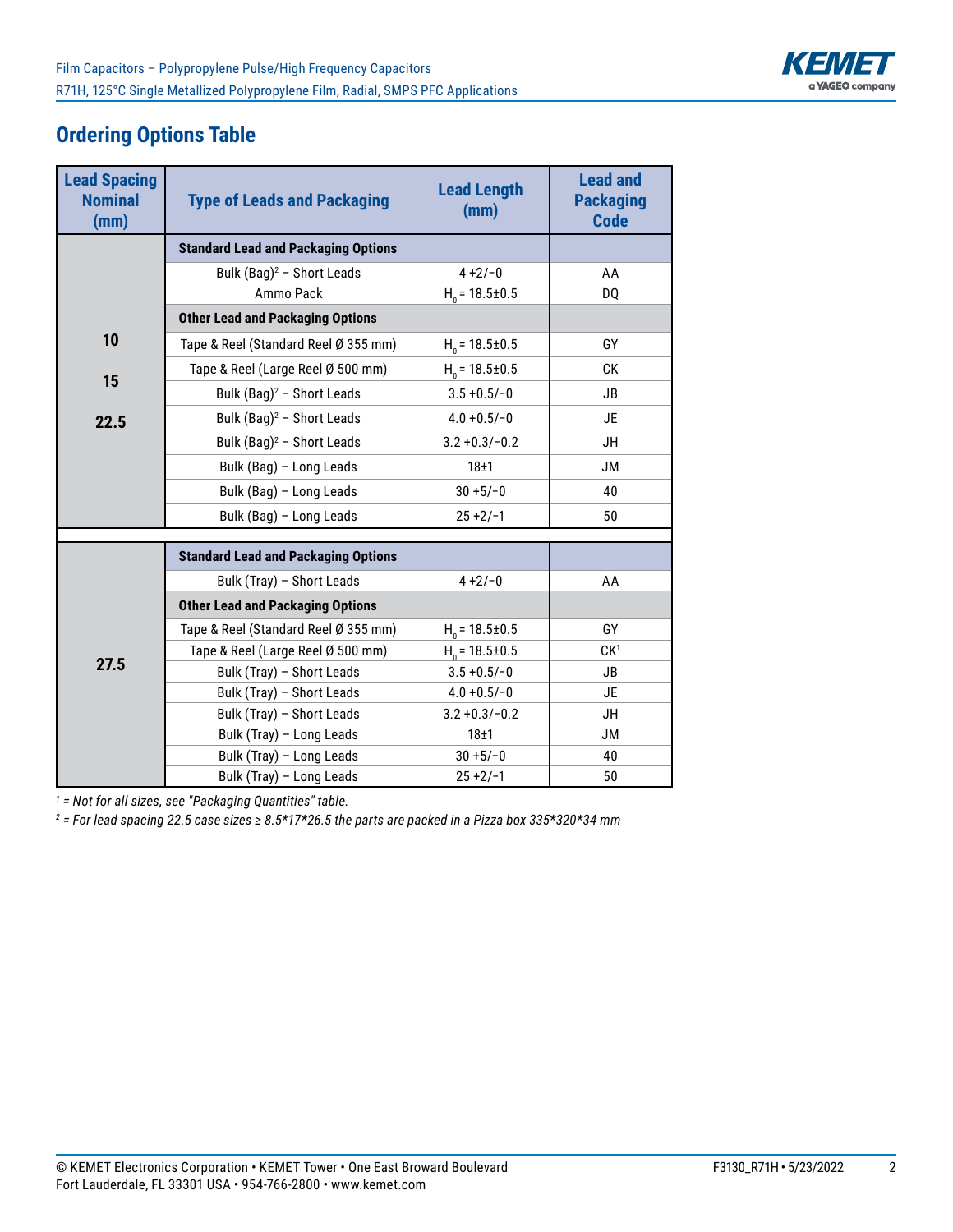

#### **Dimensions – Millimeters**



|         | S         |         | T                                                                              |         | H           |         |                   |         | F         |
|---------|-----------|---------|--------------------------------------------------------------------------------|---------|-------------|---------|-------------------|---------|-----------|
| Nominal | Tolerance | Nominal | Tolerance                                                                      | Nominal | Tolerance   | Nominal | Tolerance Nominal |         | Tolerance |
| 10.0    | ±0.4      | 4.0     | $+0.2/-0.5$                                                                    | 9.0     | $+0.1/-0.5$ | 13.0    | $+0.2/-0.5$       | 0.6     | ±0.05     |
| 10.0    | ±0.4      | 5.0     | $+0.2/-0.5$                                                                    | 11.0    | $+0.1/-0.5$ | 13.0    | $+0.2/-0.5$       | 0.6     | ±0.05     |
| 10.0    | ±0.4      | 6.0     | $+0.2/-0.5$                                                                    | 12.0    | $+0.1/-0.5$ | 13.0    | $+0.2/-0.5$       | 0.6     | ±0.05     |
| 15.0    | ± 0.4     | 5.0     | $+0.2/-0.5$                                                                    | 11.0    | $+0.1/-0.5$ | 18.0    | $+0.3/-0.5$       | 0.8     | ±0.05     |
| 15.0    | $\pm 0.4$ | 6.0     | $+0.2/-0.5$                                                                    | 12.0    | $+0.1/-0.5$ | 18.0    | $+0.3/-0.5$       | 0.8     | ±0.05     |
| 15.0    | $\pm 0.4$ | $6.0\,$ | $+0.2/-0.5$                                                                    | 17.5    | $+0.1/-0.5$ | 18.0    | $+0.3/-0.5$       | 0.8     | ±0.05     |
| 15.0    | ±0.4      | 7.5     | $+0.2/-0.5$                                                                    | 13.5    | $+0.1/-0.5$ | 18.0    | $+0.5/-0.5$       | 0.8     | ±0.05     |
| 15.0    | ±0.4      | 7.5     | $+0.2/-0.5$                                                                    | 18.5    | $+0.1/-0.5$ | 18.0    | $+0.5/-0.5$       | 0.8     | ±0.05     |
| 15.0    | ±0.4      | 8.5     | $+0.2/-0.5$                                                                    | 14.5    | $+0.1/-0.5$ | 18.0    | $+0.5/-0.5$       | 0.8     | ±0.05     |
| 15.0    | ±0.4      | 9.0     | $+0.2/-0.5$                                                                    | 12.5    | $+0.1/-0.5$ | 18.0    | $+0.5/-0.5$       | $0.8\,$ | ±0.05     |
| 15.0    | ±0.4      | 10.0    | $+0.2/-0.5$                                                                    | 16.0    | $+0.1/-0.5$ | 18.0    | $+0.5/-0.5$       | 0.8     | ±0.05     |
| 15.0    | ±0.4      | 11.0    | $+0.2/-0.5$                                                                    | 19.0    | $+0.1/-0.5$ | 18.0    | $+0.5/-0.5$       | 0.8     | ±0.05     |
| 15.0    | ±0.4      | 13.0    | $+0.2/-0.5$                                                                    | 12.0    | $+0.1/-0.5$ | 18.0    | $+0.5/-0.5$       | 0.8     | ±0.05     |
| 22.5    | ±0.4      | 6.0     | $+0.2/-0.5$                                                                    | 15.0    | $+0.1/-0.5$ | 26.5    | $+0.3/-0.5$       | 0.8     | ± 0.05    |
| 22.5    | ±0.4      | 7.0     | $+0.2/-0.5$                                                                    | 16.0    | $+0.1/-0.5$ | 26.5    | $+0.3/-0.5$       | 0.8     | ±0.05     |
| 22.5    | $\pm 0.4$ | 8.5     | $+0.2/-0.5$                                                                    | 17.0    | $+0.1/-0.5$ | 26.5    | $+0.3/-0.5$       | 0.8     | ±0.05     |
| 22.5    | ±0.4      | 10.0    | $+0.2/-0.5$                                                                    | 18.5    | $+0.1/-0.5$ | 26.5    | $+0.3/-0.5$       | 0.8     | ±0.05     |
| 22.5    | ±0.4      | 11.0    | $+0.2/-0.5$                                                                    | 20.0    | $+0.1/-0.5$ | 26.5    | $+0.3/-0.5$       | 0.8     | ±0.05     |
| 22.5    | ±0.4      | 13.0    | $+0.2/-0.5$                                                                    | 22.0    | $+0.1/-0.5$ | 26.5    | $+0.3/-0.5$       | 0.8     | ±0.05     |
| 27.5    | ±0.4      | 9.0     | $+0.2/-0.7$                                                                    | 17.0    | $+0.1/-0.7$ | 32.0    | $+0.3/-0.7$       | 0.8     | ±0.05     |
| 27.5    | ±0.4      | 11.0    | $+0.2/-0.7$                                                                    | 20.0    | $+0.1/-0.7$ | 32.0    | $+0.3/-0.7$       | 0.8     | ±0.05     |
| 27.5    | ±0.4      | 13.0    | $+0.2/-0.7$                                                                    | 22.0    | $+0.1/-0.7$ | 32.0    | $+0.3/-0.7$       | 0.8     | ±0.05     |
| 27.5    | ±0.4      | 13.0    | $+0.2/-0.7$                                                                    | 25.0    | $+0.1/-0.7$ | 32.0    | $+0.3/-0.7$       | 0.8     | ±0.05     |
| 27.5    | $\pm 0.4$ | 14.0    | $+0.2/-0.7$                                                                    | 28.0    | $+0.1/-0.7$ | 32.0    | $+0.3/-0.7$       | $0.8\,$ | ±0.05     |
| 27.5    | ±0.4      | 16.0    | $+0.2/-0.7$                                                                    | 30.0    | $+0.1/-0.7$ | 32.0    | $+0.3/-0.7$       | 0.8     | ±0.05     |
| 27.5    | ±0.4      | 18.0    | $+0.2/-0.7$                                                                    | 33.0    | $+0.1/-0.7$ | 32.0    | $+0.3/-0.7$       | 0.8     | ±0.05     |
| 27.5    | ±0.4      | 22.0    | $+0.2/-0.7$                                                                    | 37.0    | $+0.1/-0.7$ | 32.0    | $+0.3/-0.7$       | 0.8     | ±0.05     |
|         |           |         | Note: See Ordering Options Table for lead length (LL/H <sub>a</sub> ) options. |         |             |         |                   |         |           |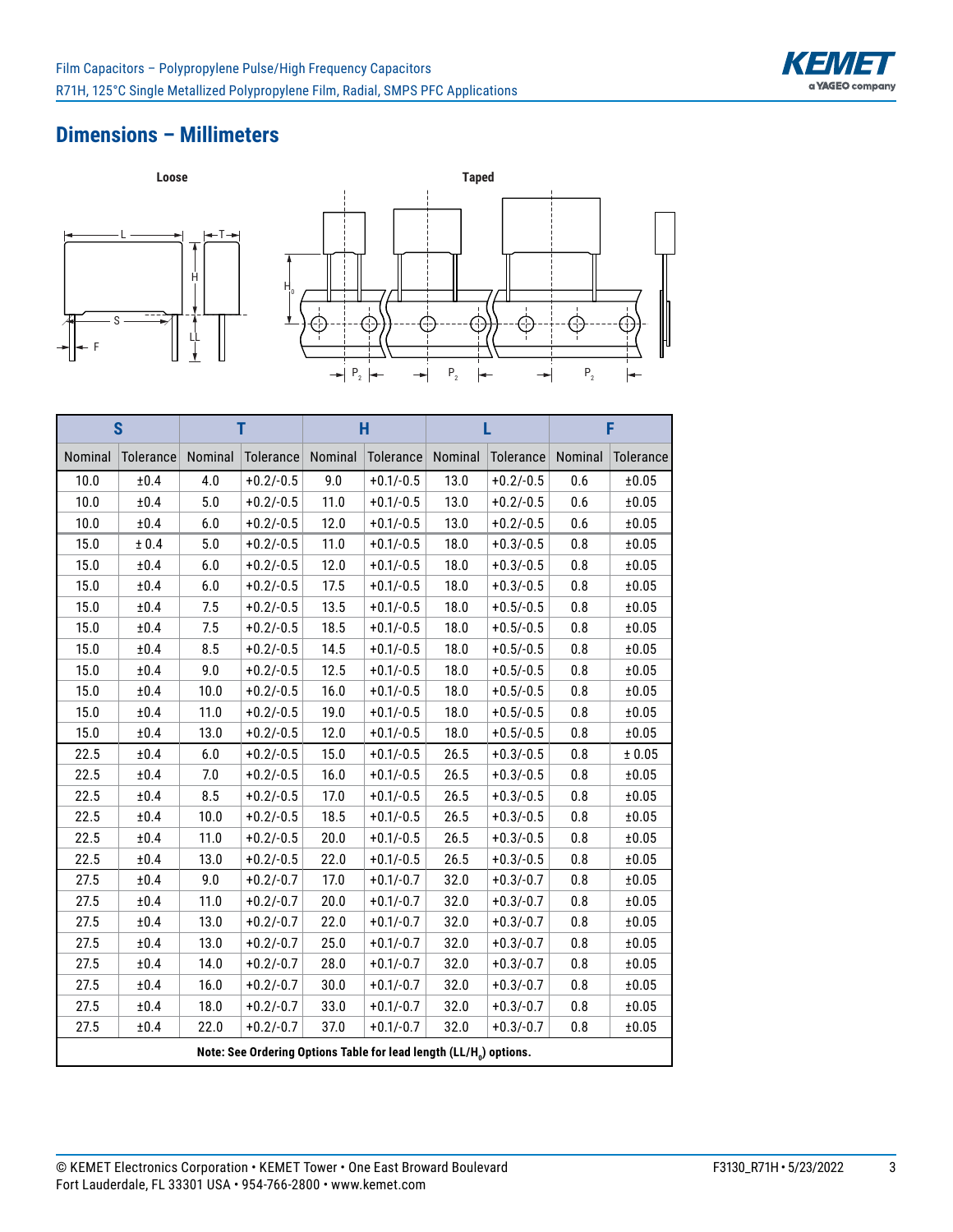

## **Performance Characteristics**

| Dielectric                                   | Polypropylene film                                                 |                                                                                                                                                            |                                                                                     |                                                                                                                             |                           |  |  |  |  |  |  |  |
|----------------------------------------------|--------------------------------------------------------------------|------------------------------------------------------------------------------------------------------------------------------------------------------------|-------------------------------------------------------------------------------------|-----------------------------------------------------------------------------------------------------------------------------|---------------------------|--|--|--|--|--|--|--|
| <b>Plates</b>                                |                                                                    | Metal layer deposited by evaporation under vacum                                                                                                           |                                                                                     |                                                                                                                             |                           |  |  |  |  |  |  |  |
| Winding                                      | Non-inductive type                                                 |                                                                                                                                                            |                                                                                     |                                                                                                                             |                           |  |  |  |  |  |  |  |
| Leads                                        | <b>Tinned wire</b>                                                 |                                                                                                                                                            |                                                                                     |                                                                                                                             |                           |  |  |  |  |  |  |  |
| Protection                                   | UL94.                                                              |                                                                                                                                                            |                                                                                     | Plastic case, thermosetting resin filled. Box material is solvent resistant and flame retardant according to                |                           |  |  |  |  |  |  |  |
| Rated Voltage V <sub>R</sub>                 | 450 VDC<br><b>160 VAC</b>                                          |                                                                                                                                                            |                                                                                     | 520 VDC<br><b>200 VAC</b>                                                                                                   | 630 VDC<br><b>220 VAC</b> |  |  |  |  |  |  |  |
| Capacitance Range (µF)                       |                                                                    | $0.1 - 22$<br>$0.1 - 15$<br>$0.033 - 10$                                                                                                                   |                                                                                     |                                                                                                                             |                           |  |  |  |  |  |  |  |
| <b>Capacitance Values</b>                    |                                                                    | E12 series (IEC 60063) measured at 1 kHz and +20 ±1°C                                                                                                      |                                                                                     |                                                                                                                             |                           |  |  |  |  |  |  |  |
| Capacitance Tolerance                        | ±10%, ±20%, ±5% on request                                         |                                                                                                                                                            |                                                                                     |                                                                                                                             |                           |  |  |  |  |  |  |  |
| <b>Operating Temperature Range</b>           | -55°C to +125°C                                                    |                                                                                                                                                            |                                                                                     |                                                                                                                             |                           |  |  |  |  |  |  |  |
| Rated Temperature $T_R$                      | $+85^{\circ}$ C                                                    |                                                                                                                                                            |                                                                                     |                                                                                                                             |                           |  |  |  |  |  |  |  |
| <b>Voltage Derating</b>                      |                                                                    | The following decreasing factor has to be applied on the rated voltage:<br>+85°C to 125°C: 1.25% per °C for $V_R$ (DC and AC) = operating voltage $V_{00}$ |                                                                                     |                                                                                                                             |                           |  |  |  |  |  |  |  |
| <b>Climatic Category</b>                     |                                                                    | 55/110/56 IEC 60068-1                                                                                                                                      |                                                                                     |                                                                                                                             |                           |  |  |  |  |  |  |  |
|                                              |                                                                    | Storage time: ≤ 24 months from the date marked on the package label                                                                                        |                                                                                     |                                                                                                                             |                           |  |  |  |  |  |  |  |
|                                              | Average relative humidity per year ≤ 70%                           |                                                                                                                                                            |                                                                                     |                                                                                                                             |                           |  |  |  |  |  |  |  |
| <b>Storage Conditions</b>                    | RH $\leq$ 85% for 30 days randomly distributed throughout the year |                                                                                                                                                            |                                                                                     |                                                                                                                             |                           |  |  |  |  |  |  |  |
|                                              | Dew is absent                                                      |                                                                                                                                                            |                                                                                     |                                                                                                                             |                           |  |  |  |  |  |  |  |
|                                              |                                                                    |                                                                                                                                                            | Temperature: -40 to 80°C (see "Maximum Humidity in Storage Conditions" graph below) |                                                                                                                             |                           |  |  |  |  |  |  |  |
| <b>Test Voltage</b>                          |                                                                    |                                                                                                                                                            | 1.5 x V <sub>R</sub> VDC for 2 seconds (between terminations) at +25°C ±5°C         |                                                                                                                             |                           |  |  |  |  |  |  |  |
| Capacitance Drift                            | 40% to 60%                                                         |                                                                                                                                                            |                                                                                     | Maximum 0.5% after a 2 year storage period at a temperature of +10°C to +40°C and a relative humidity of                    |                           |  |  |  |  |  |  |  |
| <b>Maximum Pulse Steepness</b>               | multiplied by the factor $V_{R}/V$ .                               |                                                                                                                                                            |                                                                                     | dV/dt according to Table 1. For working voltages lower than rated voltage (V < V <sub>n</sub> ), the specified dV/dt can be |                           |  |  |  |  |  |  |  |
| <b>Temperature Coefficient</b>               | $-(200\pm100)$ ppm/ $^{\circ}$ C at 1 kHz                          |                                                                                                                                                            |                                                                                     |                                                                                                                             |                           |  |  |  |  |  |  |  |
|                                              | Lead Spacing (mm)                                                  | 10                                                                                                                                                         | 15                                                                                  | 22.5                                                                                                                        | 27.5                      |  |  |  |  |  |  |  |
| Self-Inductance<br>(Lead Length $\sim$ 2 mm) | L (nH) $\approx$                                                   | 9                                                                                                                                                          | 10                                                                                  | 16                                                                                                                          | 18                        |  |  |  |  |  |  |  |
|                                              |                                                                    | Maximum 1 nH per 1 mm lead and capacitor length.                                                                                                           |                                                                                     |                                                                                                                             |                           |  |  |  |  |  |  |  |
| Dissipation Factor (tano) at                 |                                                                    |                                                                                                                                                            | for $C \le 2.2 \mu F \le 0.1\% (0.04\%)*$                                           |                                                                                                                             |                           |  |  |  |  |  |  |  |
| 1 kHz at 25°C ±5°C                           | for $C > 2.2 \mu F$ : $\leq 0.15\% (0.06\%)^*$                     |                                                                                                                                                            |                                                                                     |                                                                                                                             |                           |  |  |  |  |  |  |  |
|                                              |                                                                    |                                                                                                                                                            | Measured at +25°C, 100 VDC 60 seconds                                               |                                                                                                                             |                           |  |  |  |  |  |  |  |
|                                              |                                                                    |                                                                                                                                                            | Minimum Values Between Terminals                                                    |                                                                                                                             |                           |  |  |  |  |  |  |  |
| <b>Insulation Resistance</b>                 |                                                                    | $C \leq 0.33 \mu F$                                                                                                                                        |                                                                                     | $C > 0.33 \mu F$                                                                                                            |                           |  |  |  |  |  |  |  |
|                                              |                                                                    | $\geq 100,000$ M $\Omega$<br>$( \ge 500,000 \text{ M}\Omega )*$                                                                                            |                                                                                     | $\geq$ 30,000 MQ $\cdot$ µF<br>$( \geq 150,000 \text{ M}\Omega \cdot \mu \text{F})^*$                                       |                           |  |  |  |  |  |  |  |

*\* Typical value*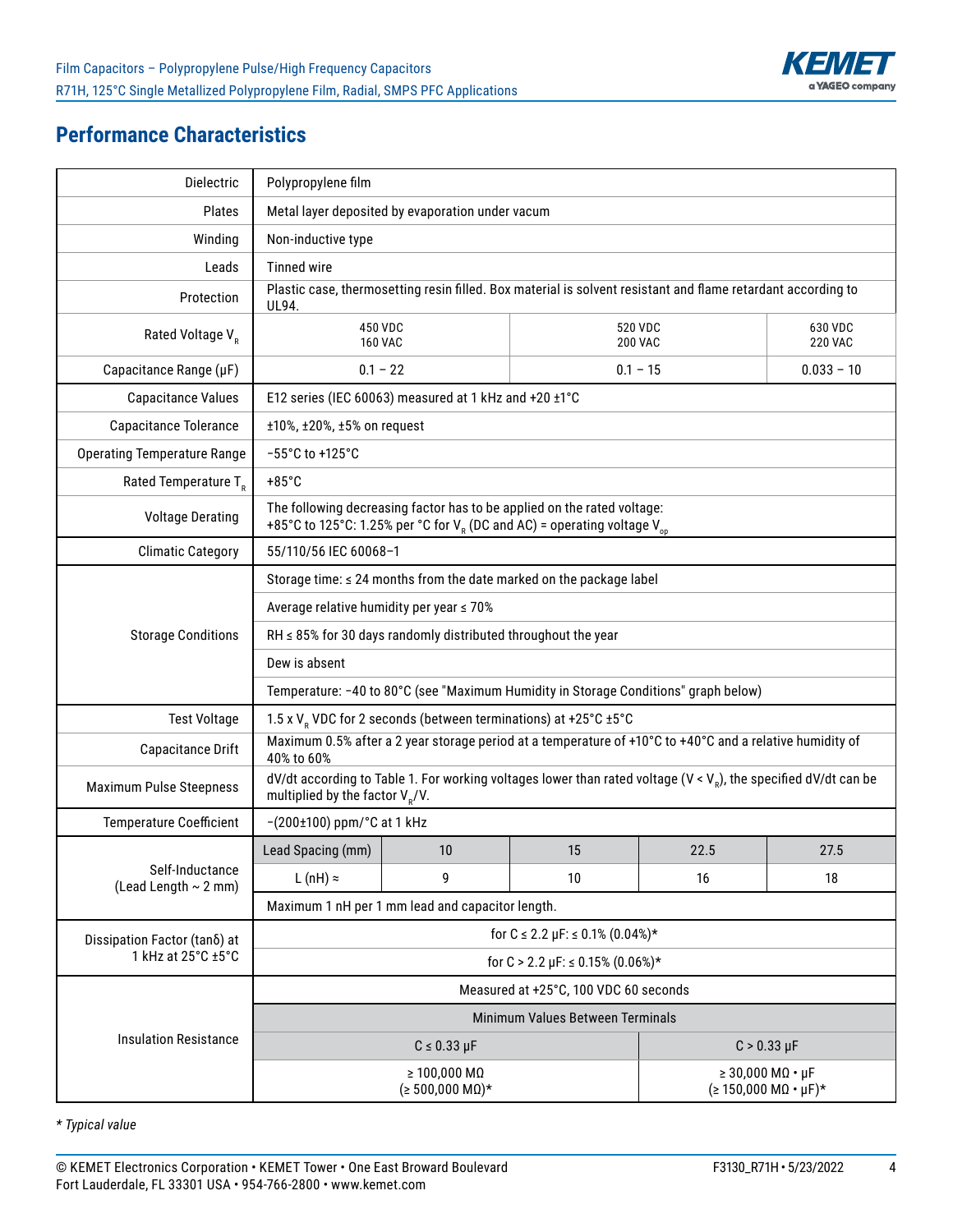

# **Performance Characteristics cont.**



*Th is the maximum ambient temperature surrounding the capacitor or hottest contact point (e.g. tracks), whichever is higher, in the worst operation conditions in °C.*

### **Qualification**

Automotive Grade products meet or exceed the requirements outlined by the Automotive Electronics Council. Details regarding test methods and conditions are referenced in document AEC–Q200, Stress Test Qualification for Passive Components. For additional information regarding the Automotive Electronics Council and AEC–Q200, please visit their website at www.aecouncil.com.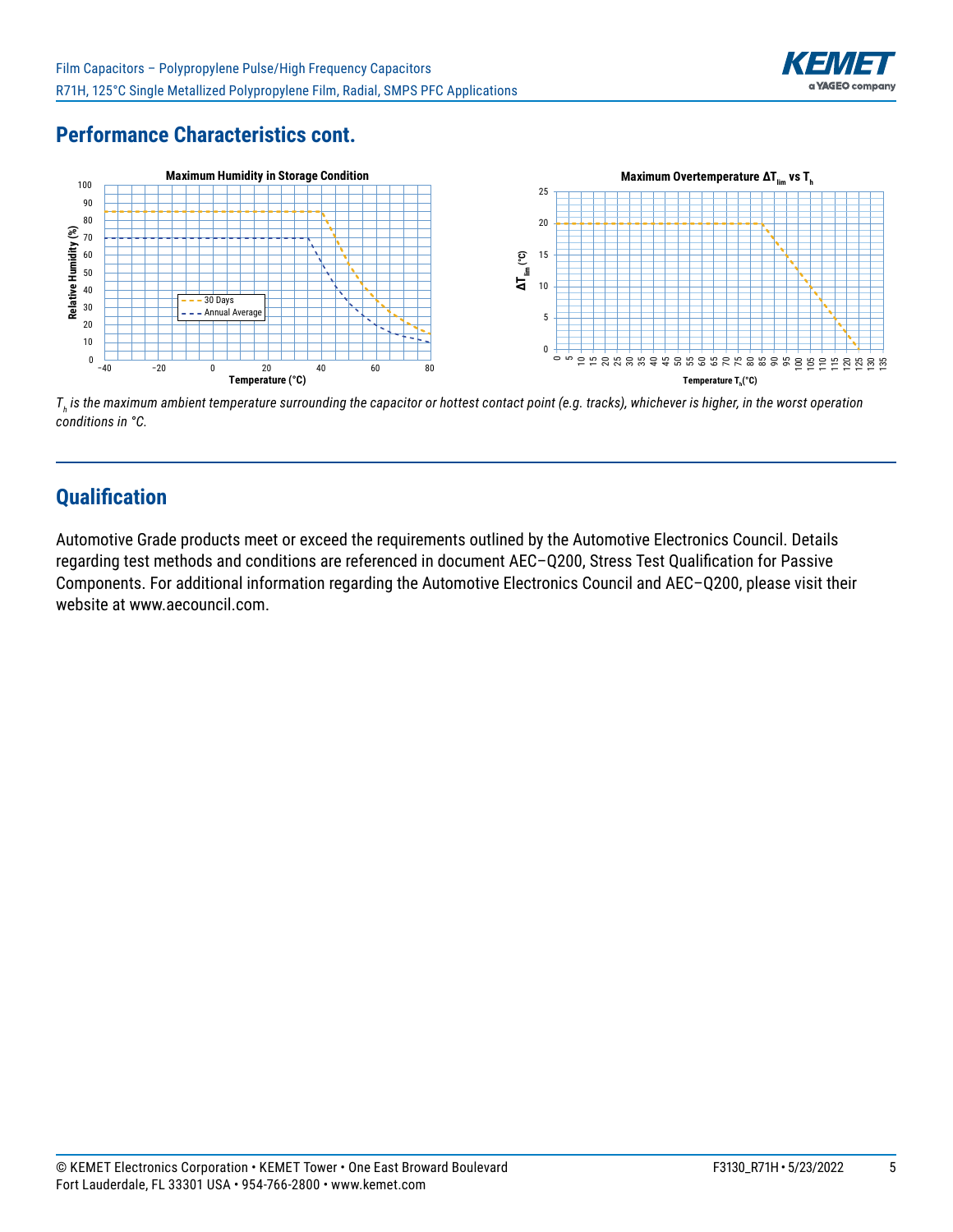

# **Maximum Voltage (V<sub>rms</sub>) Versus Frequency (Sinusoidal Waveform/Th ≤ 85°C)**





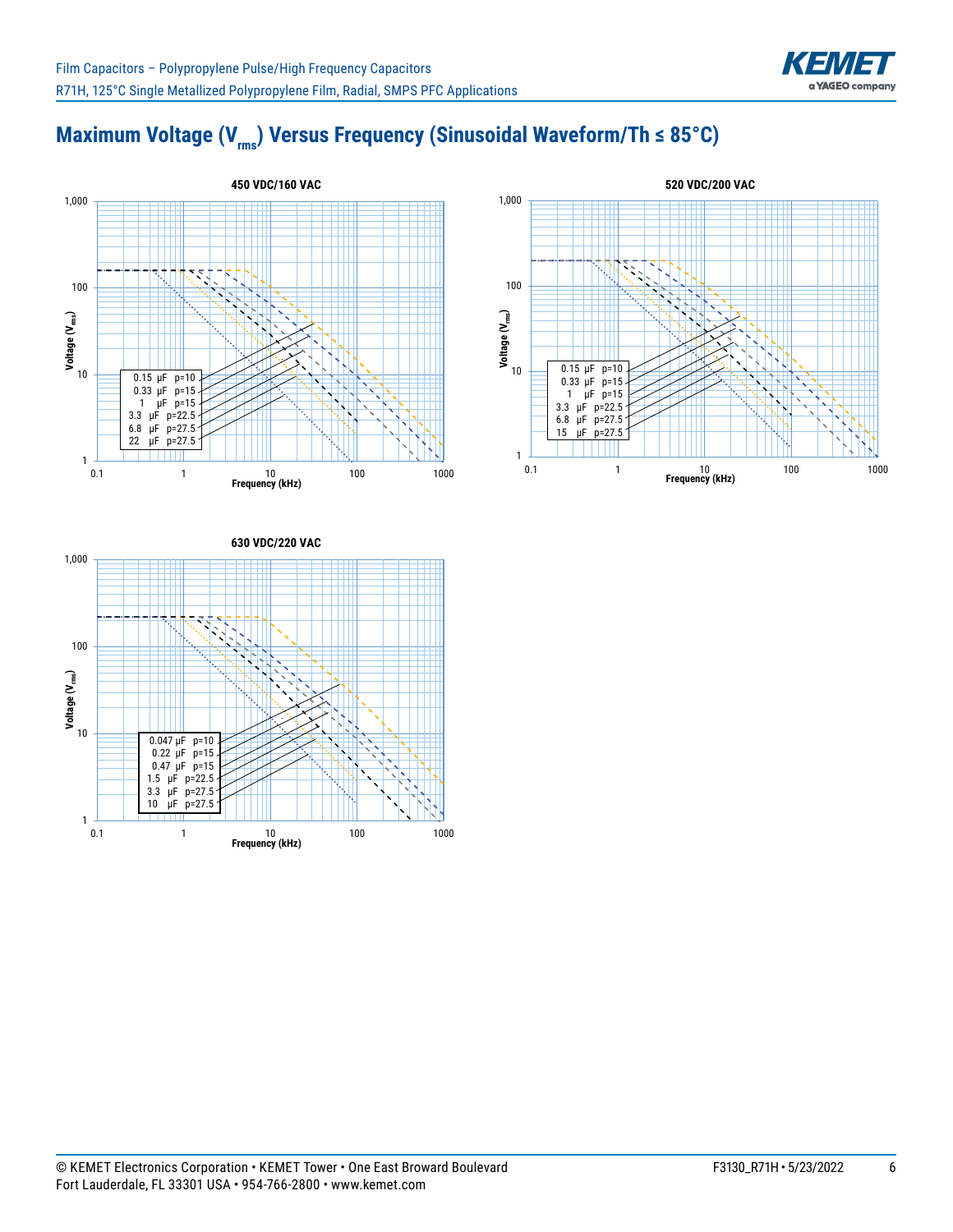

# Maximum Current (I<sub>rms</sub>) Versus Frequency (Sinusoidal Waveform/Th ≤ 85°C)





#### **630 VDC/220 VAC**

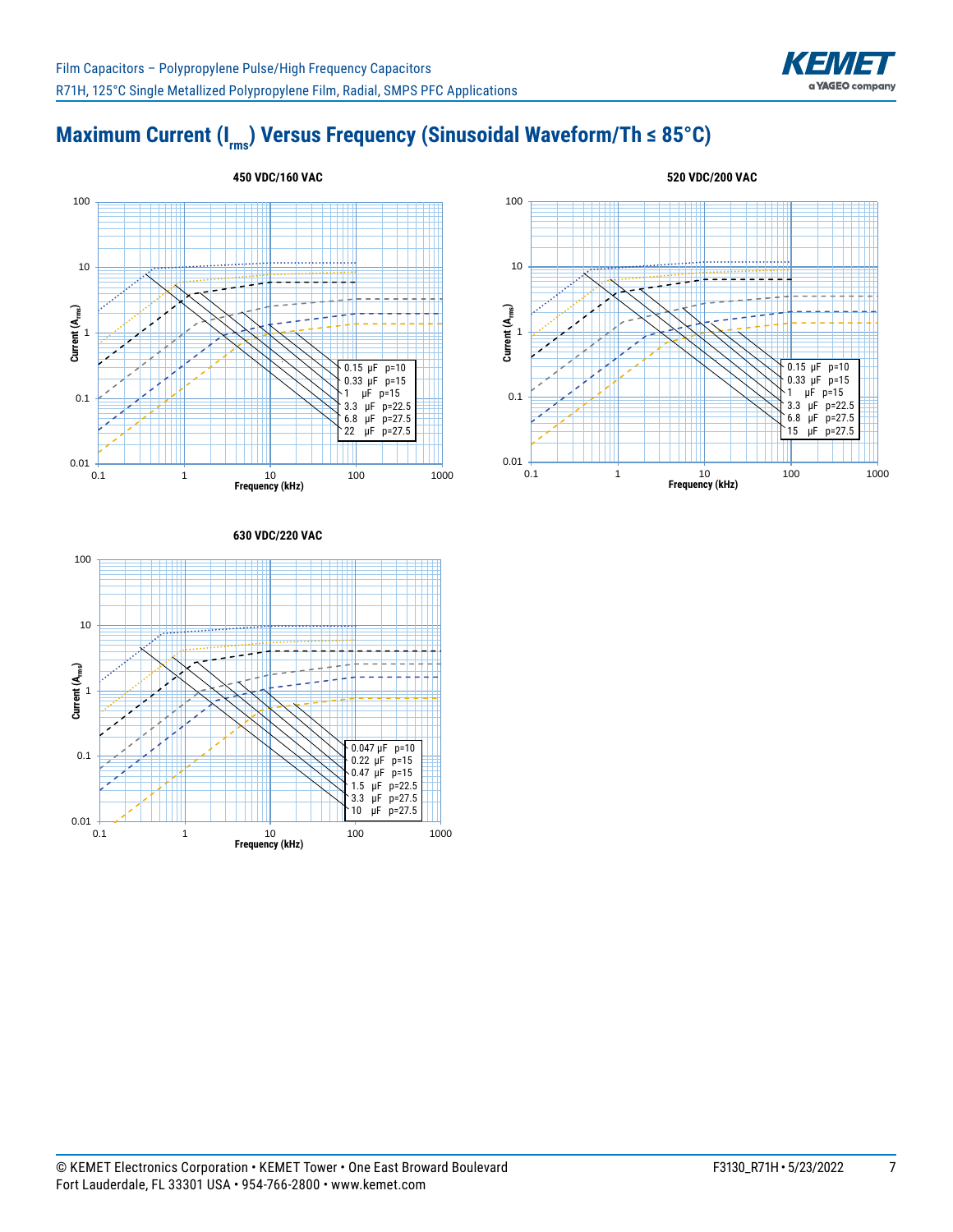

# **Environmental Test Data**

| <b>Damp Heat, Steady</b><br><b>State Test</b>      | <b>Test Conditions:</b>                                                       |                                                                                             | <b>Performances</b>                                                                                                     |
|----------------------------------------------------|-------------------------------------------------------------------------------|---------------------------------------------------------------------------------------------|-------------------------------------------------------------------------------------------------------------------------|
|                                                    | Temperature:<br>Relative humidity (RH):<br>Test duration:                     | $+40^{\circ}$ C $\pm 2^{\circ}$ C<br>93% ±2%<br>56 days                                     | $ \Delta C/C  \leq 5\%$ ,<br>IR after test $\geq$ 50% of initial limit                                                  |
| <b>Endurance Test</b>                              | <b>Test Conditions</b>                                                        |                                                                                             | <b>Performances</b>                                                                                                     |
|                                                    | Temperature:<br>Voltage applied:<br>Test duration:                            | +105 $^{\circ}$ C +2 $^{\circ}$ C<br>1.0 x $V_{\text{op}}$ (DC, AC 50/60 Hz)<br>1,000 hours | $ \Delta C/C  \leq 5\%$ ,<br>IR after test $\geq 50\%$ of initial limit                                                 |
|                                                    | Temperature:<br>Voltage applied:<br>Test duration:                            | $+125^{\circ}$ C $\pm 2^{\circ}$ C<br>1.0 x $V_{_{OP}}$ (DC, AC 50/60 Hz)<br>1,000 hours    | $ \Delta C/C  \leq 5\%$ ,<br>IR after test $\geq$ 50% of initial limit                                                  |
|                                                    | Temperature:<br>Relative humidity (RH):<br>Voltage applied:<br>Test duration: | $+40^{\circ}$ C $\pm 2^{\circ}$ C<br>$93\% + 2\%$<br>$1.0 x VR$ (DC)<br>1,000 hours         | $ \Delta C/C  \leq 10\%$ ,<br>$\Delta$ tan $\delta$ $\leq$ 0.001 at 1 kHz<br>IR after test $\geq 50\%$ of initial limit |
| <b>Resistance to</b><br><b>Soldering Heat Test</b> | <b>Test Conditions</b>                                                        |                                                                                             | <b>Performances</b>                                                                                                     |
|                                                    | Solder bath temperature:<br>Dipping time (with heat screen):                  | $260^{\circ}$ C $\pm 5^{\circ}$ C<br>10 seconds ±1 second                                   | $ \Delta C/C  \leq 2\%$                                                                                                 |

# **Environmental Compliance**

All KEMET pulse capacitors are RoHS compliant.

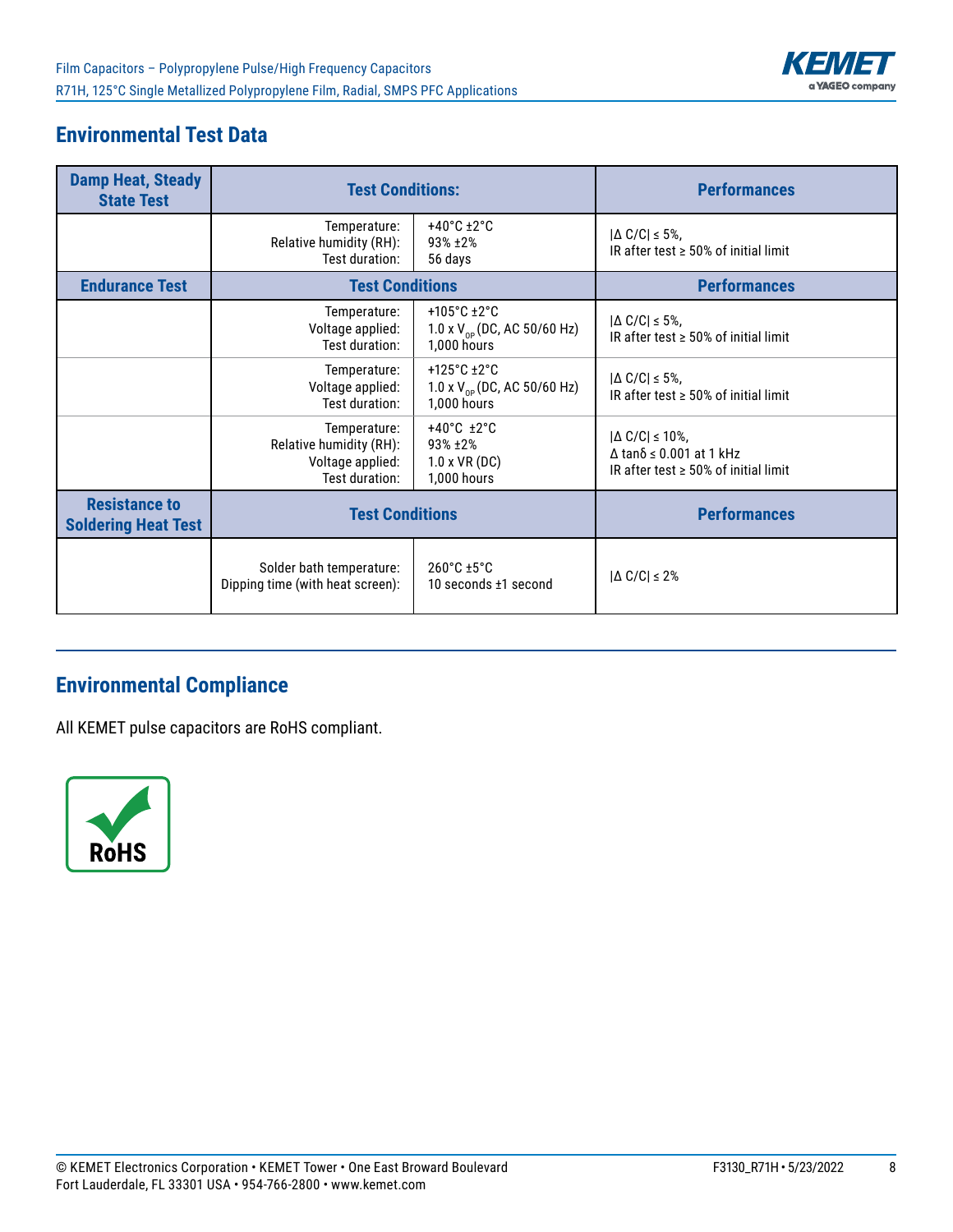# **Table 1 – Ratings & Part Number Reference**

|            |            |                                  |              |                            |              |                               |            |                      |                        |                           | <b>ESL</b>                                | <b>ESR</b><br>max | $I_{rms}$ max $(*)$            | <b>Rth</b>      |                                    |                                                                          |
|------------|------------|----------------------------------|--------------|----------------------------|--------------|-------------------------------|------------|----------------------|------------------------|---------------------------|-------------------------------------------|-------------------|--------------------------------|-----------------|------------------------------------|--------------------------------------------------------------------------|
| <b>VDC</b> | <b>VAC</b> | Cap<br><b>Value</b><br>$(\mu F)$ |              | <b>Dimensions</b><br>in mm |              | Lead<br><b>Spacing</b><br>(S) | Ød<br>(mm) | dV/dt<br>$(V/\mu s)$ | Max K<br>$(V^2/\mu s)$ | $\mathbf{l}_{\text{pkr}}$ | <b>Lead</b><br><b>Length</b><br>2x4<br>mm | at<br>100<br>kHz  | at<br>100 kHz,<br>$85^\circ$ C |                 | <b>KEMET</b><br><b>Part Number</b> | <b>Customer</b><br><b>Part Number</b>                                    |
|            |            |                                  | $\mathbf{T}$ | н                          | L            |                               |            |                      |                        | $A_{pk}$                  | <b>nH</b>                                 | $m\Omega$         | $A_{rms}$                      | $(^{\circ}C/W)$ |                                    |                                                                          |
| 450        | 160        | 0.10                             | 4.0          | 9.0                        | 13.0         | 10.0                          | 0.6        | 150                  | 135,000                | 15.0                      | $\overline{9}$                            | 199               | 1.1                            | 79              |                                    | 71XF3100(1)H0(2) R71XF3100(1)H0(2)                                       |
| 450        | 160        | 0.15                             | 4.0          | 9.0                        | 13.0         | 10.0                          | 0.6        | 150                  | 135,000                | 22.5                      | $\mathsf{g}$                              | 133               | 1.39                           | 79              |                                    | 71XF3150(1)H0(2) R71XF3150(1)H0(2)                                       |
| 450        | 160        | 0.22                             | 5.0          | 11.0                       | 13.0         | 10.0                          | 0.6        | 150                  | 135,000                | 33.0                      | 9                                         | 90                | 1.79                           | 69              |                                    | 71XF3220(1)H0(2) R71XF3220(1)H0(2)                                       |
| 450        | 160        | 0.33                             | 6.0          | 12.0                       | 13.0         | 10.0                          | 0.6        | 150                  | 135,000                | 49.5                      | $\overline{9}$                            | 60                | 2.28                           | 64              |                                    | 71XF3330(1)H0(2) R71XF3330(1)H0(2)                                       |
| 450        | 160        | 0.47                             | 6.0          | 12.0                       | 13.0         | 10.0                          | 0.6        | 150                  | 135,000                | 70.5                      | $\mathsf{g}$                              | 42                | 2.72                           | 64              |                                    | 71XF3470(1)H0(3) R71XF3470(1)H0(3)                                       |
| 450        | 160        | 0.33                             | 5.0          | 11.0                       | 18.0         | 15.0                          | 0.8        | 100                  | 90,000                 | 33.0                      | 10                                        | 84                | 1.98                           | 60              |                                    | 71XI3330(1)H0(2) R71XI3330(1)H0(2)                                       |
| 450        | 160        | 0.47                             | 6.0          | 12.0                       | 18.0         | 15.0                          | 0.8        | 100                  | 90,000                 | 47.0                      | 10                                        | 59                | 2.46                           | 56              |                                    | 71XI3470(1)H0(2)   R71XI3470(1)H0(2)                                     |
| 450        | 160        | 0.68                             | 6.0          | 12.0                       | 18.0         | 15.0                          | 0.8        | 100                  | 90,000                 | 68.0                      | 10                                        | 53                | 2.61                           | 56              |                                    | 71XI3680(1)H0(2) R71XI3680(1)H0(2)                                       |
| 450        | 160        | 1.0                              | 7.5          | 13.5                       | 18.0         | 15.0                          | 0.8        | 100                  | 90,000                 | 100.0                     | 10                                        | 36                | 3.32                           | 51              | 71XI4100(1)H0(2)                   | R71XI4100(1)H0(2)                                                        |
| 450        | 160        | 1.5                              | 10.0         | 16.0                       | 18.0         | 15.0                          | 0.8        | 100                  | 90,000                 | 150.0                     | 10                                        | 27                | 4.14                           | 44              |                                    | 71XI4150(1)H0(2) R71XI4150(1)H0(2)                                       |
| 450        | 160        | 2.2                              | 11.0         | 19.0                       | 18.0         | 15.0                          | 0.8        | 100                  | 90,000                 | 220.0                     | 10                                        | 18                | 5.24                           | 40              |                                    | 71XI4220(1)H0(2) R71XI4220(1)H0(2)                                       |
| 450        | 160        | 1.0                              | 6.0          | 15.0                       | 26.5         | 22.5                          | 0.8        | 70                   | 63,000                 | 70.0                      | 16                                        | 51                | 3.01                           | 43              |                                    | 71XN4100(1)H0(2) R71XN4100(1)H0(2)                                       |
| 450        | 160        | 1.5                              | 7.0          | 16.0                       | 26.5         | 22.5                          | 0.8        | 70                   | 63,000                 | 105.0                     | 16                                        | 34                | 3.79                           | 41              |                                    | 71XN4150(1)H0(2) R71XN4150(1)H0(2)                                       |
| 450        | 160        | 2.2                              | 8.5          | 17.0                       | 26.5         | 22.5                          | 0.8        | 70                   | 63,000                 | 154.0                     | 16                                        | 23                | 4.74                           | 38              |                                    | 71XN4220(1)H0(2)R71XN4220(1)H0(2)                                        |
| 450        | 160        | 3.3                              | 10.0         | 18.5<br>22.0               | 26.5         | 22.5                          | 0.8        | 70                   | 63,000                 | 231.0                     | 16                                        | 15                | 6.02                           | 36              |                                    | 71XN4330(1)H0(2)R71XN4330(1)H0(2)                                        |
| 450        | 160        | 4.7                              | 13.0         |                            | 26.5         | 22.5                          | 0.8        | 70                   | 63,000                 | 329.0                     | 16                                        | 11                | 7.67                           | 31              |                                    | 71XN4470(1)H0(2)R71XN4470(1)H0(2)                                        |
| 450        | 160<br>160 | 2.2                              | 9.0<br>9.0   | 17.0                       | 32.0         | 27.5                          | 0.8        | 50                   | 45,000                 | 110.0                     | 18<br>18                                  | 29                | 4.45<br>5.45                   | 35<br>35        |                                    | 71XR4220(1)H0(2) R71XR4220(1)H0(2)                                       |
| 450<br>450 | 160        | 3.3<br>4.7                       | 11.0         | 17.0<br>20.0               | 32.0<br>32.0 | 27.5<br>27.5                  | 0.8<br>0.8 | 50<br>50             | 45,000                 | 165.0<br>235.0            | 18                                        | 19<br>14          | 6.86                           | 31              |                                    | 71XR4330(1)H0(2)R71XR4330(1)H0(2)                                        |
| 450        | 160        | 6.8                              | 13.0         | 22.0                       | 32.0         | 27.5                          | 0.8        | 50                   | 45,000<br>45,000       | 340.0                     | 18                                        | 9                 | 8.57                           | 29              |                                    | 71XR4470(1)H0(2) R71XR4470(1)H0(2)<br>71XR4680(1)H0(2) R71XR4680(1)H0(2) |
| 450        | 160        | 10                               | 14.0         | 28.0                       | 32.0         | 27.5                          | 0.8        | 50                   | 45,000                 | 500.0                     | 18                                        | 10                | 8.68                           | 26              |                                    | 71XR5100(1)H0(2) R71XR5100(1)H0(2)                                       |
| 450        | 160        | 15                               | 18.0         | 33.0                       | 32.0         | 27.5                          | 0.8        | 50                   | 45,000                 | 750.0                     | 18                                        | $\overline{7}$    | 11.33                          | 23              |                                    | 71XR5150(1)H0(2) R71XR5150(1)H0(2)                                       |
| 450        | 160        | 22                               | 22.0         | 37.0                       | 32.0         | 27.5                          | 0.8        | 50                   | 45,000                 | 1,100.0                   | 18                                        | $7\overline{ }$   | 11.78                          | 21              |                                    | 71XR5220(1)H0(2) R71XR5220(1)H0(2)                                       |
| 520        | 200        | 0.10                             | 4.0          | 9.0                        | 13.0         | 10.0                          | 0.6        | 200                  | 208,000                | 20.0                      | 9                                         | 199               | 1.13                           | 79              |                                    | 71VF3100(1)H6(2) R71VF3100(1)H6(2)                                       |
| 520        | 200        | 0.15                             | 5.0          | 11.0                       | 13.0         | 10.0                          | 0.6        | 200                  | 208,000                | 30.0                      | $\mathsf{g}$                              | 133               | 1.48                           | 69              |                                    | 71VF3150(1)H6(2) R71VF3150(1)H6(2)                                       |
| 520        | 200        | 0.22                             | 6.0          | 12.0                       | 13.0         | 10.0                          | 0.6        | 200                  | 208,000                | 44.0                      | 9                                         | 90                | 1.86                           | 64              |                                    | 71VF3220(1)H6(2) R71VF3220(1)H6(2)                                       |
| 520        | 200        | 0.22                             | 5.0          | 11.0                       | 18.0         | 15.0                          | 0.8        | 140                  | 145,600                | 30.8                      | 10                                        | 127               | 1.62                           | 60              |                                    | 71VI3220(1)H6(2) R71VI3220(1)H6(2)                                       |
| 520        | 200        | 0.33                             | 6.0          | 12.0                       | 18.0         | 15.0                          | 0.8        | 140                  | 145,600                | 46.2                      | 10                                        | 84                | 2.06                           | 56              |                                    | 71VI3330(1)H6(2) R71VI3330(1)H6(2)                                       |
| 520        | 200        | 0.47                             | 6.0          | 12.0                       | 18.0         | 15.0                          | 0.8        | 140                  | 145,600                | 65.8                      | 10                                        | 59                | 2.46                           | 56              |                                    | 71VI3470(1)H6(2) R71VI3470(1)H6(2)                                       |
| 520        | 200        | 0.68                             | 7.5          | 13.5                       | 18.0         | 15.0                          | 0.8        | 140                  | 145.600                | 95.2                      | 10                                        | 53                | 2.74                           | 51              |                                    | 71VI3680(1)H6(2) R71VI3680(1)H6(2)                                       |
| 520        | 200        | 1.0                              | 10.0         | 16.0                       | 18.0         | 15.0                          | 0.8        | 140                  | 145,600                | 140.0                     | 10                                        | 36                | 3.56                           | 44              |                                    | 71VI4100(1)H6(2) R71VI4100(1)H6(2)                                       |
| 520        | 200        | 1.5                              | 11.0         | 19.0                       | 18.0         | 15.0                          | 0.8        | 140                  | 145.600                | 210.0                     | 10                                        | 27                | 4.33                           | 40              |                                    | 71VI4150(1)H6(2) R71VI4150(1)H6(2)                                       |
| 520        | 200        | 1.0                              | 7.0          | 16.0                       | 26.5         | 22.5                          | 0.8        | 85                   | 88,400                 | 85.0                      | 16                                        | 51                | 3.09                           | 41              |                                    | 71VN4100(1)H6(2) R71VN4100(1)H6(2)                                       |
| 520        | 200        | 1.5                              | 8.5          | 17.0                       | 26.5         | 22.5                          | 0.8        | 85                   | 88,400                 | 127.5                     | 16                                        | 34                | 3.92                           | 38              |                                    | 71VN4150(1)H6(2)R71VN4150(1)H6(2)                                        |
| <b>VDC</b> | <b>VAC</b> | Cap<br>Value                     | т            | н                          | L            | Lead<br><b>Spacing</b><br>(S) | Ød<br>(mm) | dV/dt<br>$(V/\mu s)$ | Max K<br>$(V^2/\mu s)$ | $A_{pk}$                  | Lead<br>Length                            | at<br>100<br>kHz  | at 100<br>kHz, 85°C            | $(^{\circ}C/W)$ | <b>KEMET</b><br><b>Part Number</b> | <b>Customer</b><br><b>Part Number</b>                                    |
|            |            |                                  |              |                            |              |                               |            |                      |                        | $\mathbf{I}_{\text{pkr}}$ | <b>ESL</b>                                | <b>ESR</b>        | $I_{rms}$ max $(*)$            | $R_{\rm th}$    |                                    |                                                                          |

*(1) Insert lead and packaging code. See table for available options.*

*(2) J=5%, K = 10%, M = 20%*

*(3) M = ±20% (only available tolerance)*

*(4) K = 10%, M = ±20% (only available tolerance)*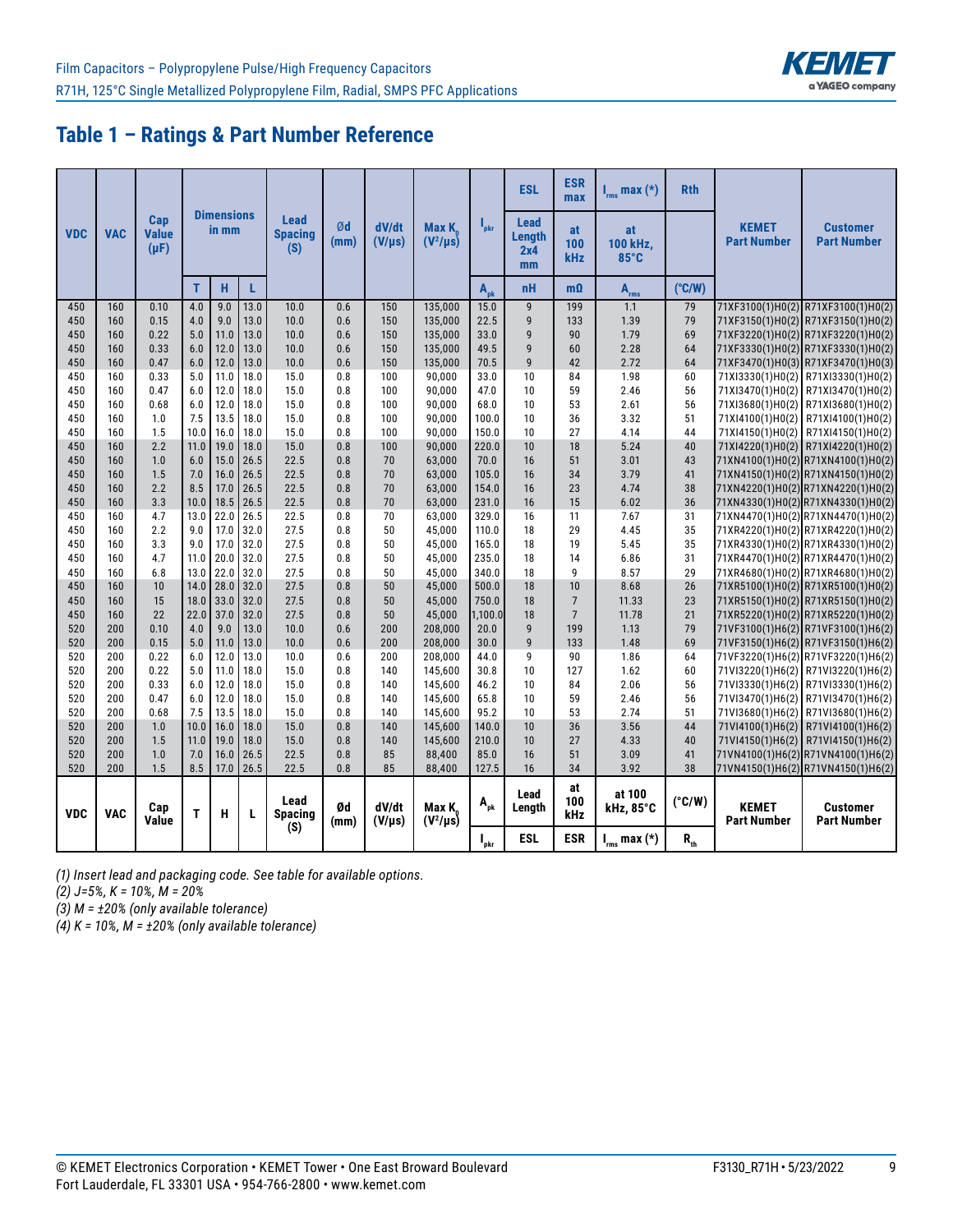

### **Table 1 – Ratings & Part Number Reference cont.**

|            |            |                                  |      |                            |      |                               |            |                      |                        |                           | <b>ESL</b>                         | <b>ESR</b><br>max | $I_{rms}$ max $(*)$    | <b>Rth</b>      |                                    |                                       |
|------------|------------|----------------------------------|------|----------------------------|------|-------------------------------|------------|----------------------|------------------------|---------------------------|------------------------------------|-------------------|------------------------|-----------------|------------------------------------|---------------------------------------|
| <b>VDC</b> | <b>VAC</b> | Cap<br><b>Value</b><br>$(\mu F)$ |      | <b>Dimensions</b><br>in mm |      | Lead<br><b>Spacing</b><br>(S) | Ød<br>(mm) | dV/dt<br>$(V/\mu s)$ | Max K<br>$(V^2/\mu s)$ | $\mathbf{l}_{\text{pkr}}$ | <b>Lead</b><br>Length<br>2x4<br>mm | at<br>100<br>kHz  | at<br>100 kHz,<br>85°C |                 | <b>KEMET</b><br><b>Part Number</b> | <b>Customer</b><br><b>Part Number</b> |
|            |            |                                  | T.   | H                          | L    |                               |            |                      |                        | $A_{nk}$                  | nH                                 | $m\Omega$         | $\mathbf{A}_{\rm rms}$ | $(^{\circ}C/W)$ |                                    |                                       |
| 520        | 200        | 2.2                              | 10.0 | 18.5                       | 26.5 | 22.5                          | 0.8        | 85                   | 88,400                 | 187.0                     | 16                                 | 23                | 4.91                   | 36              |                                    | 71VN4220(1)H6(2)R71VN4220(1)H6(2)     |
| 520        | 200        | 3.3                              | 13.0 | 22.0                       | 26.5 | 22.5                          | 0.8        | 85                   | 88.400                 | 280.5                     | 16                                 | 15                | 6.43                   | 31              |                                    | 71VN4330(1)H6(2)R71VN4330(1)H6(2)     |
| 520        | 200        | 2.2                              | 9.0  | 17.0                       | 32.0 | 27.5                          | 0.8        | 70                   | 72,800                 | 154.0                     | 18                                 | 29                | 4.45                   | 35              |                                    | 71VR4220(1)H6(2) R71VR4220(1)H6(2)    |
| 520        | 200        | 3.3                              | 11.0 | 20.0                       | 32.0 | 27.5                          | 0.8        | 70                   | 72,800                 | 231.0                     | 18                                 | 19                | 5.75                   | 31              |                                    | 71VR4330(1)H6(2) R71VR4330(1)H6(2)    |
| 520        | 200        | 4.7                              | 13.0 | 22.0                       | 32.0 | 27.5                          | 0.8        | 70                   | 72,800                 | 329.0                     | 18                                 | 14                | 7.13                   | 29              |                                    | 71VR4470(1)H6(2)R71VR4470(1)H6(2)     |
| 520        | 200        | 6.8                              | 14.0 | 28.0                       | 32.0 | 27.5                          | 0.8        | 70                   | 72,800                 | 476.0                     | 18                                 | 9                 | 9.05                   | 26              |                                    | 71VR4680(1)H6(2) R71VR4680(1)H6(2)    |
| 520        | 200        | 10                               | 18.0 | 33.0                       | 32.0 | 27.5                          | 0.8        | 70                   | 72,800                 | 700.0                     | 18                                 | 10                | 9.25                   | 23              |                                    | 71VR5100(1)H6(2) R71VR5100(1)H6(2)    |
| 520        | 200        | 15                               | 22.0 | 37.0                       | 32.0 | 27.5                          | 0.8        | 70                   | 72,800                 | 1,050.0                   | 18                                 | $7\overline{ }$   | 11.91                  | 21              |                                    | 71VR5150(1)H6(2) R71VR5150(1)H6(2)    |
| 630        | 220        | 0.033                            | 4.0  | 9.0                        | 13.0 | 10.0                          | 0.6        | 260                  | 327.600                | 8.6                       | $\mathbf{g}$                       | 603               | 0.65                   | 79              |                                    | 71PF2330(1)H6(2) R71PF2330(1)H6(2)    |
| 630        | 220        | 0.047                            | 4.0  | 9.0                        | 13.0 | 10.0                          | 0.6        | 260                  | 327,600                | 12.2                      | 9                                  | 423               | 0.78                   | 79              |                                    | 71PF2470(1)H6(2) R71PF2470(1)H6(2)    |
| 630        | 220        | 0.068                            | 4.0  | 9.0                        | 13.0 | 10.0                          | 0.6        | 260                  | 327,600                | 17.7                      | $\mathbf{g}$                       | 293               | 0.93                   | 79              |                                    | 71PF2680(1)H6(2) R71PF2680(1)H6(2)    |
| 630        | 220        | 0.10                             | 5.0  | 11.0                       | 13.0 | 10.0                          | 0.6        | 260                  | 327,600                | 26.0                      | 9                                  | 199               | 1.21                   | 69              |                                    | 71PF3100(1)H6(2) R71PF3100(1)H6(2)    |
| 630        | 220        | 0.15                             | 6.0  | 12.0                       | 13.0 | 10.0                          | 0.6        | 260                  | 327,600                | 39.0                      | 9                                  | 133               | 1.54                   | 64              |                                    | 71PF3150(1)H6(2) R71PF3150(1)H6(2)    |
| 630        | 220        | 0.22                             | 6.0  | 12.0                       | 13.0 | 10.0                          | 0.6        | 260                  | 327,600                | 57.2                      | 9                                  | 90                | 1.86                   | 64              |                                    | 71PF3220(1)H6(3) R71PF3220(1)H6(3)    |
| 630        | 220        | 0.15                             | 5.0  | 11.0                       | 18.0 | 15.0                          | 0.8        | 170                  | 214,200                | 25.5                      | 10                                 | 186               | 1.34                   | 60              |                                    | 71PI3150(1)H6(2) R71PI3150(1)H6(2)    |
| 630        | 220        | 0.22                             | 5.0  | 11.0                       | 18.0 | 15.0                          | 0.8        | 170                  | 214,200                | 37.4                      | 10                                 | 127               | 1.62                   | 60              |                                    | 71PI3220(1)H6(2) R71PI3220(1)H6(2)    |
| 630        | 220        | 0.33                             | 6.0  | 12.0                       | 18.0 | 15.0                          | 0.8        | 170                  | 214,200                | 56.1                      | 10                                 | 84                | 2.06                   | 56              |                                    | 71PI3330(1)H6(2) R71PI3330(1)H6(2)    |
| 630        | 220        | 0.47                             | 7.5  | 13.5                       | 18.0 | 15.0                          | 0.8        | 170                  | 214,200                | 79.9                      | 10                                 | 59                | 2.58                   | 51              |                                    | 71PI3470(1)H6(2) R71PI3470(1)H6(2)    |
| 630        | 220        | 0.68                             | 8.5  | 14.5                       | 18.0 | 15.0                          | 0.8        | 170                  | 214,200                | 115.6                     | 10                                 | 53                | 2.82                   | 48              |                                    | 71PI3680(1)H6(2) R71PI3680(1)H6(2)    |
| 630        | 220        | 1.0                              | 11.0 | 19.0                       | 18.0 | 15.0                          | 0.8        | 170                  | 214,200                | 170.0                     | 10                                 | 36                | 3.73                   | 40              |                                    | 71PI4100(1)H6(2) R71PI4100(1)H6(2)    |
| 630        | 220        | 1.5                              | 11.0 | 19.0                       | 18.0 | 15.0                          | 0.8        | 170                  | 214,200                | 255.0                     | 10                                 | 27                | 4.33                   | 40              |                                    | 71PI4150(1)H6(4) R71PI4150(1)H6(4)    |
| 630        | 220        | 0.68                             | 6.0  | 15.0                       | 26.5 | 22.5                          | 0.8        | 110                  | 138.600                | 74.8                      | 16                                 | 75                | 2.48                   | 43              |                                    | 71PN3680(1)H6(2)R71PN3680(1)H6(2)     |
| 630        | 220        | 1.0                              | 8.5  | 17.0                       | 26.5 | 22.5                          | 0.8        | 110                  | 138,600                | 110.0                     | 16                                 | 51                | 3.20                   | 38              |                                    | 71PN4100(1)H6(2)R71PN4100(1)H6(2)     |
| 630        | 220        | 1.5                              | 10.0 | 18.5                       | 26.5 | 22.5                          | 0.8        | 110                  | 138,600                | 165.0                     | 16                                 | 34                | 4.06                   | 36              |                                    | 71PN4150(1)H6(2) R71PN4150(1)H6(2)    |
| 630        | 220        | 2.2                              | 11.0 | 20.0                       | 26.5 | 22.5                          | 0.8        | 110                  | 138,600                | 242.0                     | 16                                 | 23                | 5.04                   | 34              |                                    | 71PN4220(1)H6(2)R71PN4220(1)H6(2)     |
| 630        | 220        | 3.3                              | 13.0 | 22.0                       | 26.5 | 22.5                          | 0.8        | 110                  | 138,600                | 363.0                     | 16                                 | 15                | 6.43                   | 31              |                                    | 71PN4330(1)H6(2)R71PN4330(1)H6(2)     |
| 630        | 220        | 1.5                              | 9.0  | 17.0                       | 32.0 | 27.5                          | 0.8        | 80                   | 100,800                | 120.0                     | 18                                 | 42                | 3.67                   | 35              |                                    | 71PR4150(1)H6(2) R71PR4150(1)H6(2)    |
| 630        | 220        | 2.2                              | 11.0 | 20.0                       | 32.0 | 27.5                          | 0.8        | 80                   | 100,800                | 176.0                     | 18                                 | 29                | 4.69                   | 31              |                                    | 71PR4220(1)H6(2) R71PR4220(1)H6(2)    |
| 630        | 220        | 3.3                              | 13.0 | 22.0                       | 32.0 | 27.5                          | 0.8        | 80                   | 100,800                | 264.0                     | 18                                 | 19                | 5.97                   | 29              |                                    | 71PR4330(1)H6(2) R71PR4330(1)H6(2)    |
| 630        | 220        | 4.7                              | 13.0 | 25.0                       | 32.0 | 27.5                          | 0.8        | 80                   | 100,800                | 376.0                     | 18                                 | 14                | 7.30                   | 28              |                                    | 71PR4470(1)H6(4) R71PR4470(1)H6(4)    |
| 630        | 220        | 6.8                              | 16.0 | 30.0                       | 32.0 | 27.5                          | 0.8        | 80                   | 100,800                | 544.0                     | 18                                 | 9                 | 9.33                   | 25              |                                    | 71PR4680(1)H6(2) R71PR4680(1)H6(2)    |
| 630        | 220        | 10                               | 22.0 | 37.0                       | 32.0 | 27.5                          | 0.8        | 80                   | 100,800                | 800.0                     | 18                                 | 10                | 9.73                   | 21              |                                    | 71PR5100(1)H6(2) R71PR5100(1)H6(2)    |
| <b>VDC</b> | <b>VAC</b> | Cap<br>Value                     | т    | н                          | L    | Lead<br><b>Spacing</b><br>(S) | Ød<br>(mm) | dV/dt<br>$(V/\mu s)$ | Max K<br>$(V^2/\mu s)$ | $A_{pk}$                  | Lead<br>Length                     | at<br>100<br>kHz  | at 100<br>kHz, 85°C    | $(^{\circ}C/W)$ | <b>KEMET</b><br><b>Part Number</b> | <b>Customer</b><br><b>Part Number</b> |
|            |            |                                  |      |                            |      |                               |            |                      |                        | $\mathbf{l}_{\text{pkr}}$ | <b>ESL</b>                         | <b>ESR</b>        | $I_{rms}$ max $(*)$    | $R_{\rm th}$    |                                    |                                       |

*(1) Insert lead and packaging code. See table for available options.*

*(2) J=5%, K = 10%, M = 20%*

*(3) M = ±20% (only available tolerance)*

*(4) K = 10%, M = ±20% (only available tolerance)*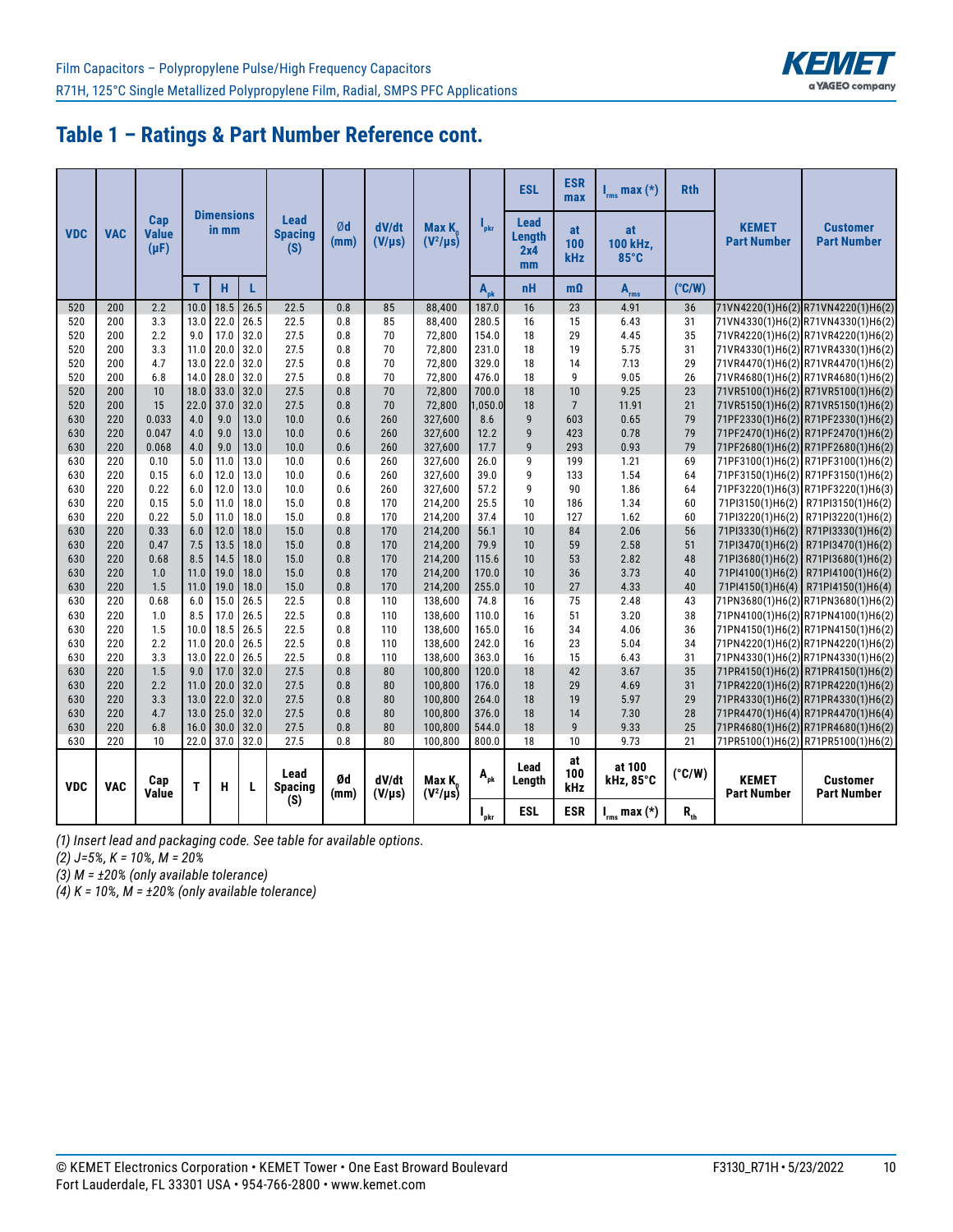

## **Soldering Process**

The implementation of the RoHS directive has resulted in the selection of SnAgCu (SAC) alloys or SnCu alloys as primary solder. This has increased the liquidus temperature from that of 183°C for SnPb eutectic alloy to 217 – 221°C for the new alloys. As a result, the heat stress to the components, even in wave soldering, has increased considerably due to higher pre-heat and wave temperatures. Polypropylene capacitors are especially sensitive to heat (the melting point of polypropylene is 160 – 170°C). Wave soldering can be destructive, especially for mechanically small polypropylene capacitors (with lead spacing of 5 mm to 15 mm), and great care has to be taken during soldering. The recommended solder profiles from KEMET should be used. Please consult KEMET with any questions. In general, the wave soldering curve from IEC Publication 61760–1 Edition 2 serves as a solid guideline for successful soldering. Please see Figure 1.

Reflow soldering is not recommended for through-hole film capacitors. Exposing capacitors to a soldering profile in excess of the above recommended limits may result in degradation or permanent damage to the capacitors.

Do not place the polypropylene capacitor through an adhesive curing oven to cure resin for surface mount components. Insert through-hole parts after the curing of surface mount parts. Consult KEMET to discuss the actual temperature profile in the oven, if through-hole components must pass through the adhesive curing process. A maximum two soldering cycles is recommended. Please allow time for the capacitor surface temperature to return to a normal temperature before the second soldering cycle.

#### **Manual Soldering Recommendations**

Following is the recommendation for manual soldering with a soldering iron.



**Wave Soldering Recommendations**



The soldering iron tip temperature should be set at 350°C (+10°C maximum) with the soldering duration not to exceed more than 3 seconds.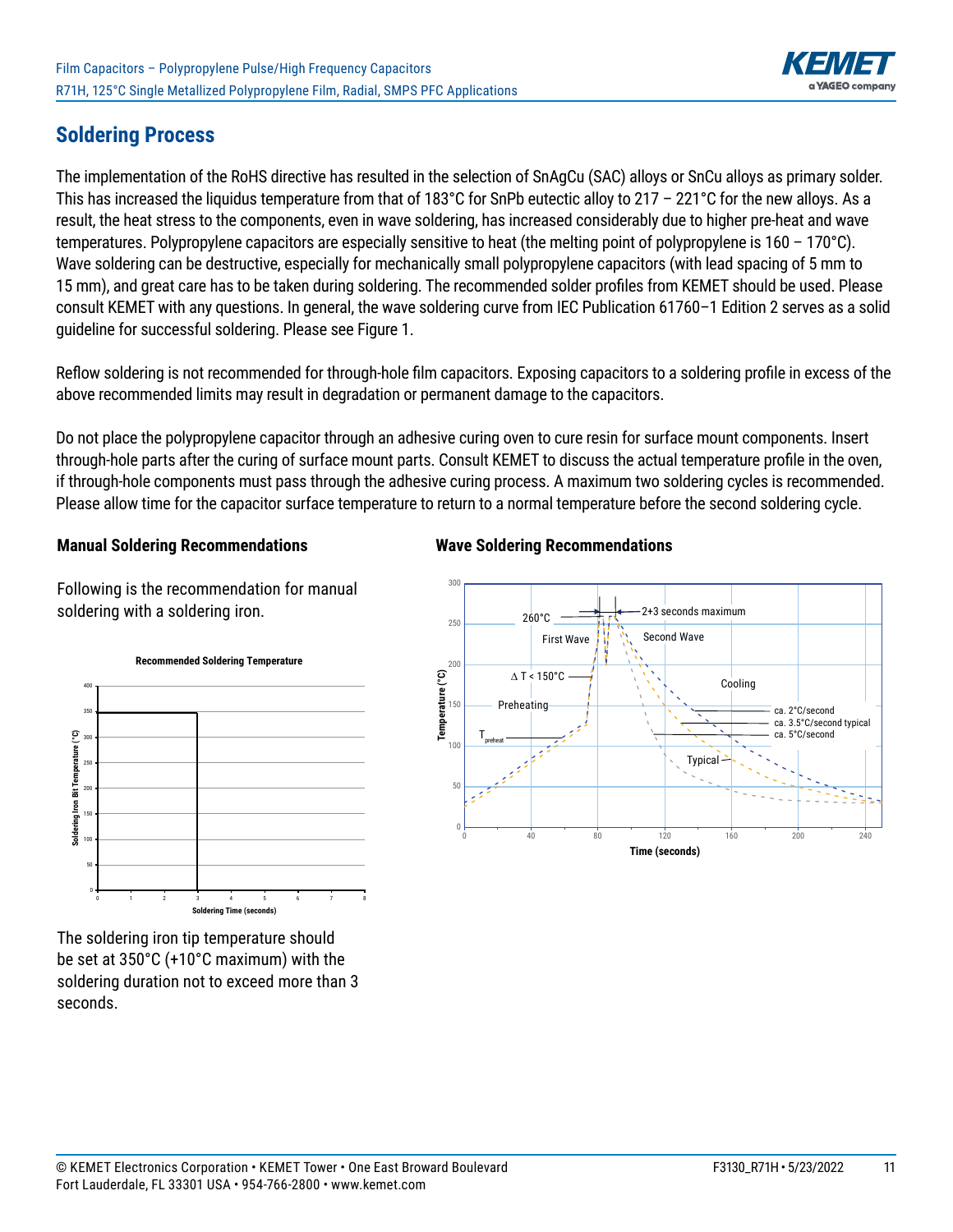

# **Soldering Process cont.**

#### **Wave Soldering Recommendations cont.**

1. The table indicates the maximum set-up temperature of the soldering process

#### **Figure 1**

| <b>Film</b>                                     |                                    | <b>Maximum</b><br><b>Preheat</b><br><b>Temperature</b> | <b>Maximum</b><br><b>Peak Soldering</b><br><b>Temperature</b> |                                |  |  |
|-------------------------------------------------|------------------------------------|--------------------------------------------------------|---------------------------------------------------------------|--------------------------------|--|--|
| <b>Material</b>                                 | Capacitor<br>Pitch<br>$\leq 15$ mm | Capacitor<br>Pitch<br>$>15$ mm                         | Capacitor<br><b>Pitch</b><br>$< 15$ mm                        | Capacitor<br>Pitch<br>$>15$ mm |  |  |
| Single<br><b>Metallized HT</b><br>Polypropylene | $125^\circ$ C                      | $130^{\circ}$ C                                        | $260^{\circ}$ C                                               | $270^\circ C$                  |  |  |

2. The maximum temperature measured on the capacitor body: Set the temperature so that the maximum temperature is below the limit:

| <b>Film Material</b>               | <b>Maximum</b><br><b>Temperature Measured</b><br>on the Capacitor Body |
|------------------------------------|------------------------------------------------------------------------|
| Single Metallized<br>Polypropylene | 120°C (for series R71H)                                                |

*Duration: < 60 seconds*



#### **Selective Soldering Recommendations**

Selective dip soldering is a variation of reflow soldering. In this method, the printed circuit board with through-hole components to be soldered is preheated and transported over the solder bath as in normal flow soldering without touching the solder. When the board is over the bath, it is stopped and pre-designed solder pots are lifted from the bath with molten solder only at the places of the selected components, and pressed against the lower surface of the board to solder the components.

The temperature profile for selective soldering is similar to the double wave flow soldering outlined in this document, **however, instead of two baths, there is only one bath with a time from 3 to 10 seconds.** In selective soldering, the risk of overheating is greater than in double wave flow soldering, and great care must be taken so that the parts are not overheated.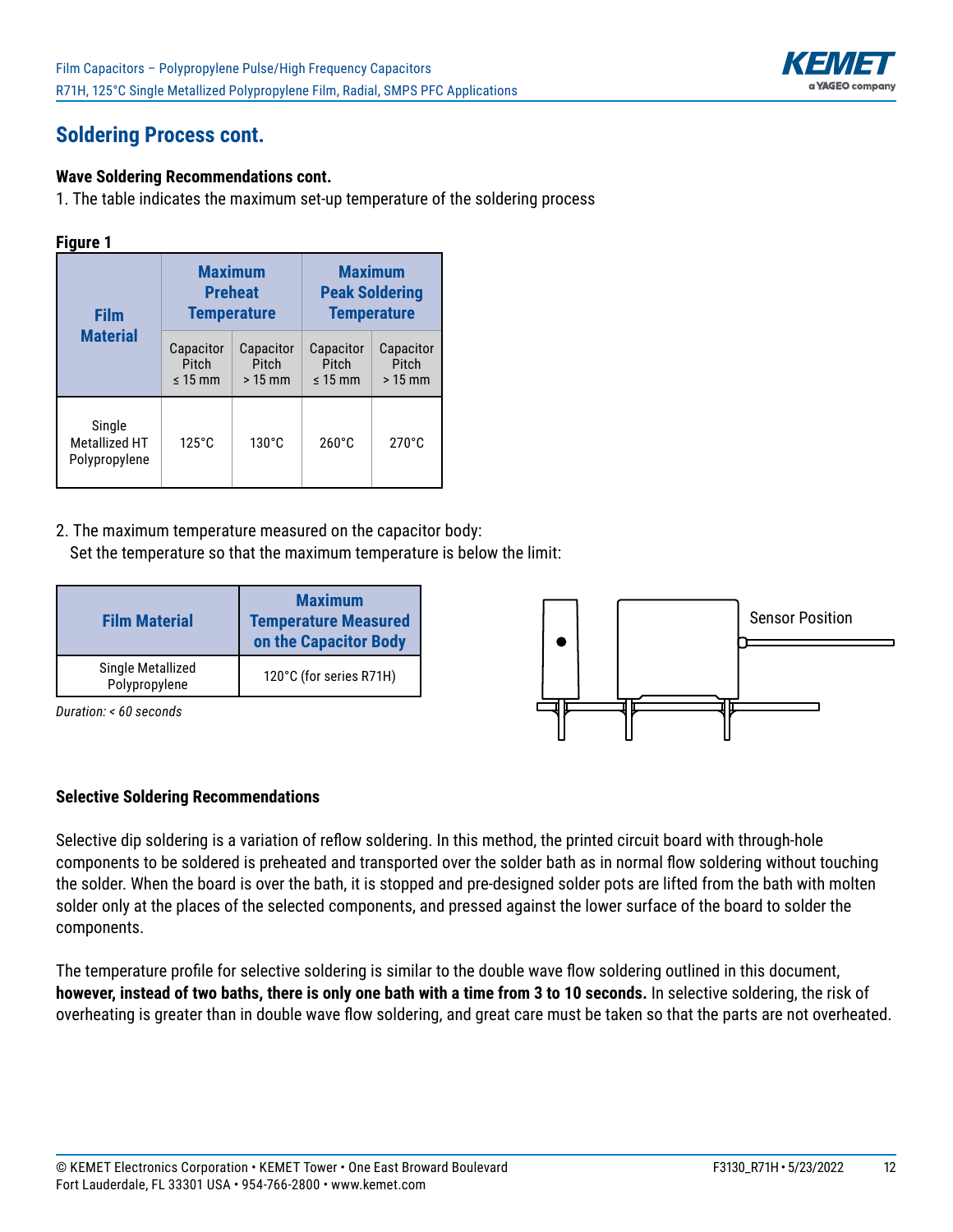

### **Mounting**

#### **Resistance to Vibration and Mechanical Shock**

AEC-Q200 Mechanical Stress Tests:

| <b>Mechanical Shock</b> | MIL-SDT-202 Method 213 | Test condition C<br>Peak value 100 g, duration 6 ms, half-sine-wave (see MIL-HDBK for details)                                                                                                                                                        |
|-------------------------|------------------------|-------------------------------------------------------------------------------------------------------------------------------------------------------------------------------------------------------------------------------------------------------|
| <b>Vibration</b>        | MIL-SDT-202 Method 204 | 5 g for 20 minutes, 12 cycles each of 3 orientations<br>Use 8"X5" PCB, 0.031" thick. 7 secure points on one 8" side and 2 secure<br>points at corners of opposite sides. Parts mounted within 2" from any<br>secure point. Test from $10 - 2,000$ Hz. |

The capacitors are designed for PCB mounting. The stand-off pipes must be in good contact with the printed circuit board. The capacitors with pitch  $\leq$  22.5 mm can be mechanically fixed by the leads, for pitch > 22.5 mm, the capacitor body has to be properly fixed (e.g. clamped or glued).

#### **Construction**



Film

**1 Section**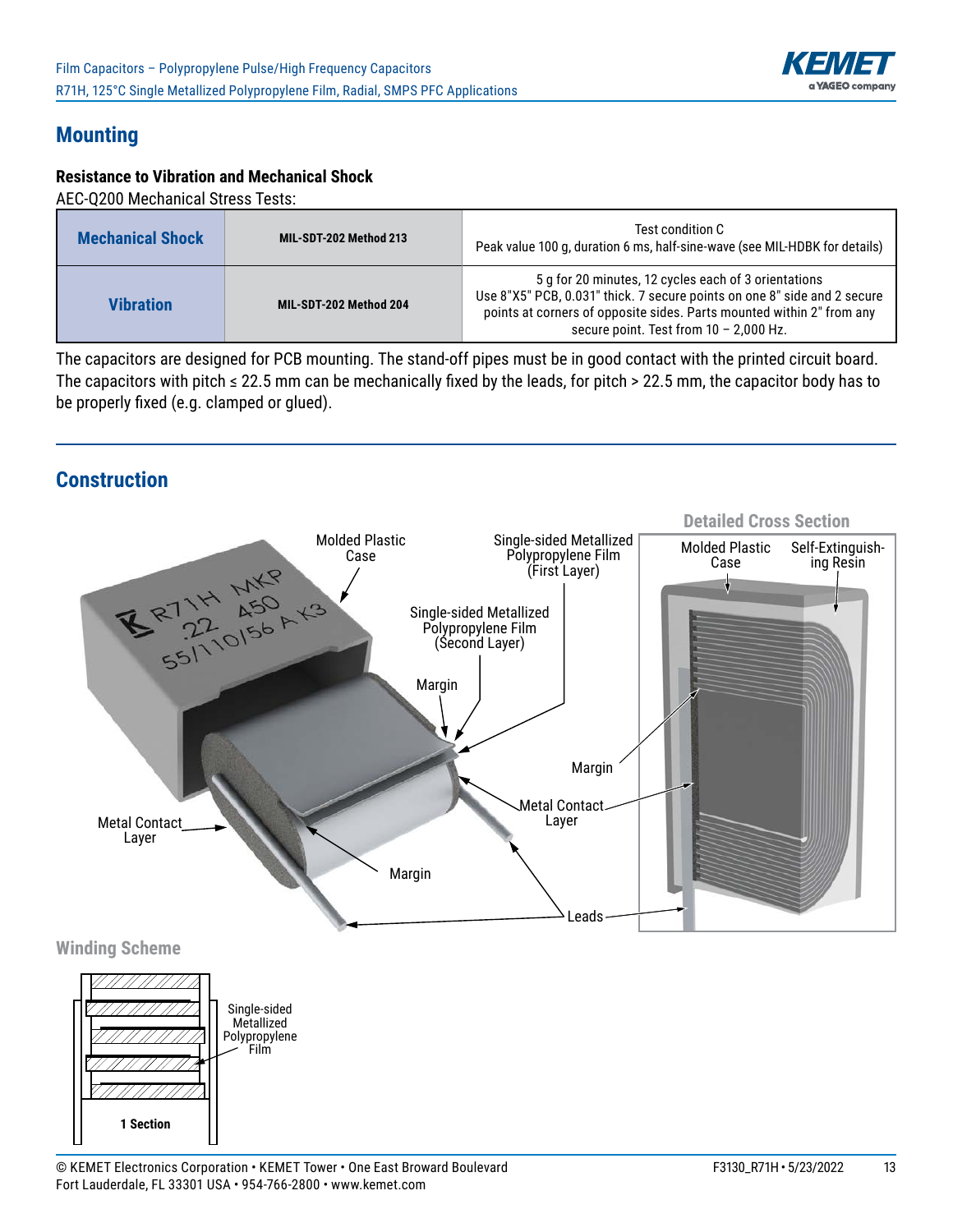

### **Marking**











*\* Differences are caused by technology (clichee, laser or ink jet) and technic (production line).*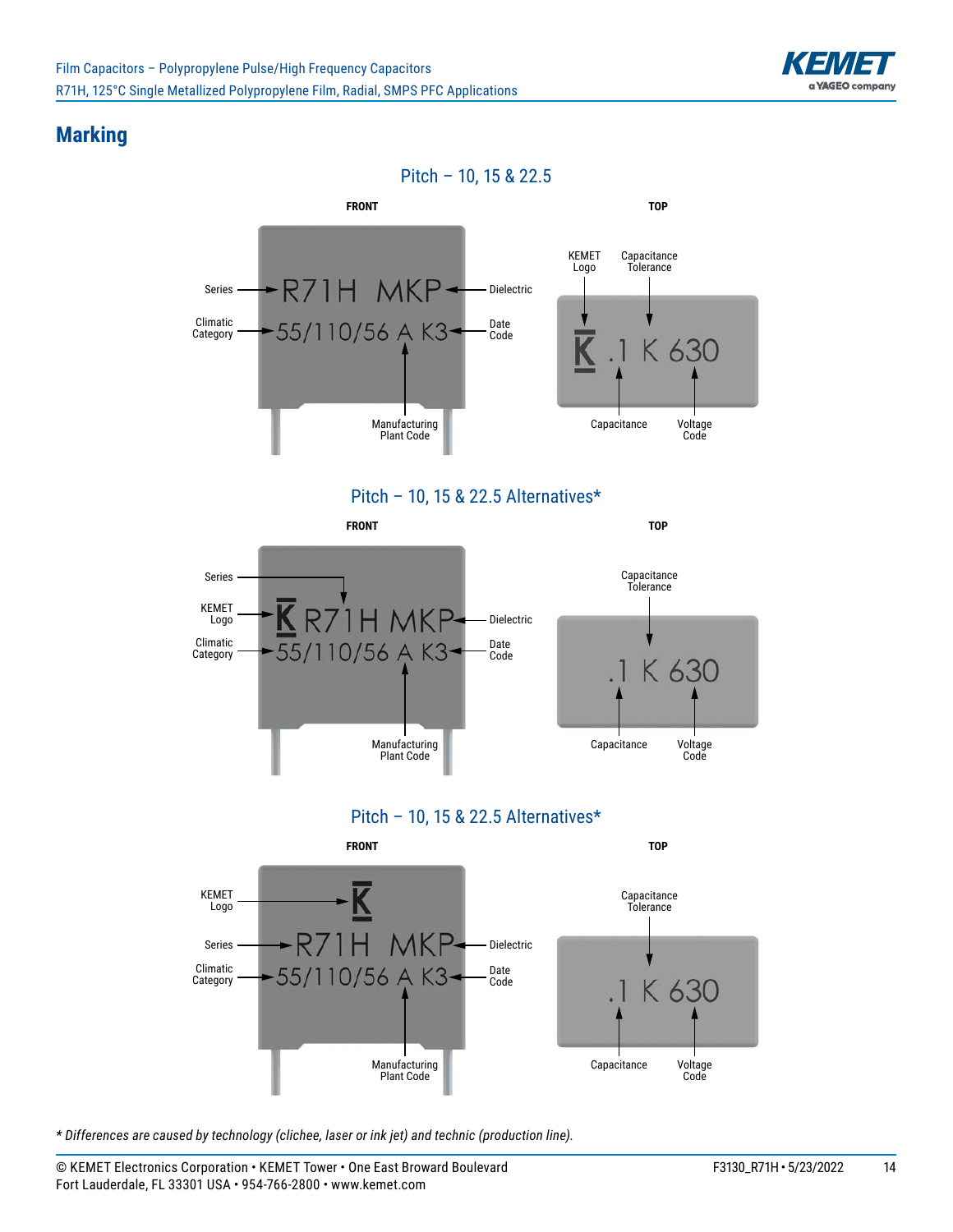

## **Marking cont.**



Pitch – 27.5 Alternatives\*



*\* Differences are caused by technology (clichee, laser, or ink) and technic (production line)*

|             | <b>Manufacturing Date Code (IEC-60062)</b> |             |             |              |             |              |             |  |  |  |  |  |  |
|-------------|--------------------------------------------|-------------|-------------|--------------|-------------|--------------|-------------|--|--|--|--|--|--|
| <b>Year</b> | <b>Code</b>                                | <b>Year</b> | <b>Code</b> | <b>Month</b> | <b>Code</b> | <b>Month</b> | <b>Code</b> |  |  |  |  |  |  |
| 2010        | A                                          | 2020        | M           | January      |             | July         |             |  |  |  |  |  |  |
| 2011        | B                                          | 2021        | N           | February     | 2           | August       | 8           |  |  |  |  |  |  |
| 2012        | C                                          | 2022        | P           | March        | 3           | September    | 9           |  |  |  |  |  |  |
| 2013        | D                                          | 2023        | R           | April        | 4           | October      | 0           |  |  |  |  |  |  |
| 2014        | F                                          | 2024        | S           | May          | 5           | November     | N           |  |  |  |  |  |  |
| 2015        |                                            | 2025        |             | June         | 6           | December     | D           |  |  |  |  |  |  |
| 2016        | H                                          | 2026        | U           |              |             |              |             |  |  |  |  |  |  |
| 2017        | J                                          | 2027        | v           |              |             |              |             |  |  |  |  |  |  |
| 2018        | K                                          | 2028        | W           |              |             |              |             |  |  |  |  |  |  |
| 2019        |                                            | 2029        | χ           |              |             |              |             |  |  |  |  |  |  |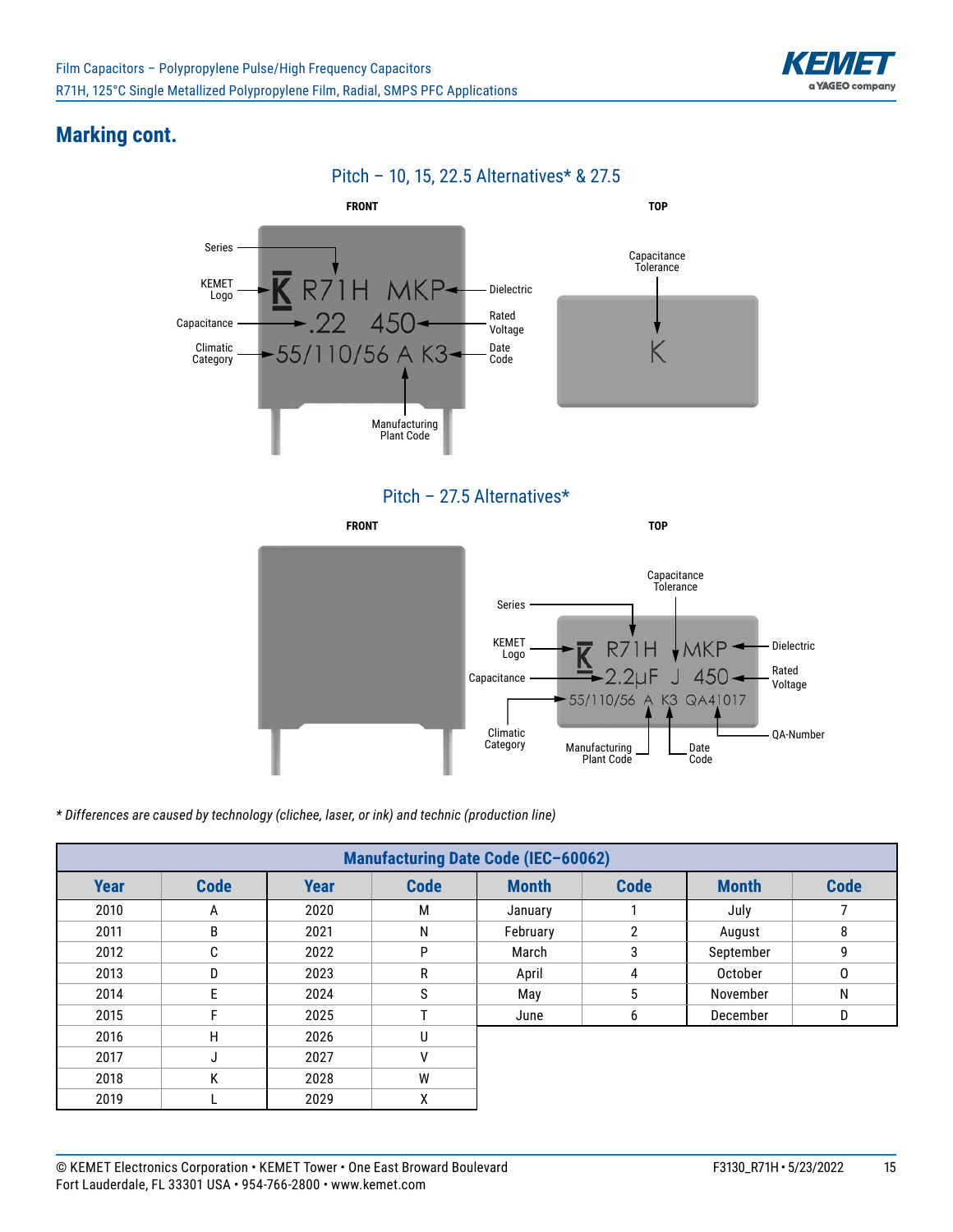

# **Packaging Quantities**

| <b>Lead</b><br><b>Spacing</b> | <b>Thickness</b><br><b>Height</b><br>(mm)<br>(mm) |                                | Length<br>(mm) | <b>Bulk</b><br><b>Short Leads</b> |                          | <b>Bulk</b><br><b>Long Leads</b> |                          | <b>Large Reel</b><br>ø 500 mm | <b>Ammo</b><br><b>Taped</b> |
|-------------------------------|---------------------------------------------------|--------------------------------|----------------|-----------------------------------|--------------------------|----------------------------------|--------------------------|-------------------------------|-----------------------------|
|                               |                                                   | <b>Lead and Packaging Code</b> |                | $AA - JB$<br>$JE - JH$            | <b>JM</b>                | $40 - 50$                        | GY                       | СK                            | <b>DQ</b>                   |
|                               | 4.0                                               | 9.0                            | 13.0           | 2,000                             | 2,200                    | 1,800                            | 750                      | 1,500                         | 1,000                       |
| 10                            | 5.0                                               | 11.0                           | 13.0           | 1,300                             | 2,000                    | 1,500                            | 600                      | 1,250                         | 800                         |
|                               | 6.0                                               | 12.0                           | 13.0           | 1,000                             | 1,800                    | 1,200                            | 500                      | 1,000                         | 680                         |
|                               |                                                   |                                |                |                                   |                          |                                  |                          |                               |                             |
|                               | 5.0                                               | 11.0                           | 18.0           | 2,000                             | 1,250                    | 1,000                            | 600                      | 1,250                         | 800                         |
|                               | 6.0                                               | 12.0                           | 18.0           | 1,750                             | 1,000                    | 900                              | 500                      | 1,000                         | 680                         |
|                               | 6.0                                               | 17.5                           | 18.0           | 1,000                             | 800                      | 700                              | 500                      | 1,000                         | 680                         |
|                               | 7.5                                               | 13.5                           | 18.0           | 1,000                             | 800                      | 700                              | 350                      | 800                           | 500                         |
| 15                            | 7.5                                               | 18.5                           | 18.0           | 900                               | 650                      | 500                              | 350                      | 800                           | 500                         |
|                               | 8.5                                               | 14.5                           | 18.0           | 1,000                             | 650                      | 500                              | 300                      | 700                           | 440                         |
|                               | 9.0                                               | 12.5                           | 18.0           | 1,000                             | 700                      | 520                              | 270                      | 650                           | 410                         |
|                               | 10.0                                              | 16.0                           | 18.0           | 750                               | 550                      | 500                              | 270                      | 600                           | 380                         |
|                               | 11.0                                              | 19.0                           | 18.0           | 450                               | 400                      | 350                              | 270                      | 500                           | 340                         |
|                               | 13.0                                              | 12.0                           | 18.0           | 750                               | 520                      | 490                              | 200                      | 480                           | 280                         |
|                               |                                                   |                                |                |                                   |                          |                                  |                          |                               |                             |
|                               | 6.0                                               | 15.0                           | 26.5           | 805                               | 450                      | 500                              | 300                      | 700                           | 464                         |
|                               | 7.0                                               | 16.0                           | 26.5           | 700                               | 450                      | 500                              | 250                      | 550                           | 380                         |
| 22.5                          | 8.5                                               | 17.0                           | 26.5           | 468                               | 350                      | 300                              | 250                      | 450                           | 280                         |
|                               | 10.0                                              | 18.5                           | 26.5           | 396                               | 350                      | 300                              | 160                      | 350                           | 235                         |
|                               | 11.0                                              | 20.0                           | 26.5           | 360                               | 200                      | 250                              | 160                      | 350                           | 217                         |
|                               | 13.0                                              | 22.0                           | 26.5           | 300                               | 150                      | 200                              | 130                      | 300                           | $\blacksquare$              |
|                               |                                                   |                                |                |                                   |                          |                                  |                          |                               |                             |
|                               | 9.0                                               | 17.0                           | 32.0           | 816                               | $\overline{\phantom{a}}$ | 408                              | 230                      | 450                           | $\blacksquare$              |
|                               | 11.0                                              | 20.0                           | 32.0           | 560                               | $\blacksquare$           | 336                              | 190                      | 350                           | $\overline{a}$              |
|                               | 13.0                                              | 12.0                           | 32.0           | 672                               | $\blacksquare$           | 288                              | $\overline{\phantom{a}}$ | $\overline{\phantom{a}}$      | $\overline{\phantom{a}}$    |
|                               | 13.0                                              | 22.0                           | 32.0           | 480                               | $\blacksquare$           | 288                              | 150                      | 300                           | $\overline{\phantom{a}}$    |
| 27.5                          | 13.0                                              | 25.0                           | 32.0           | 480                               | $\blacksquare$           | 288                              | $\overline{\phantom{a}}$ | 300                           | $\overline{a}$              |
|                               | 14.0                                              | 28.0                           | 32.0           | 352                               | $\blacksquare$           | 176                              | $\overline{\phantom{a}}$ | $\overline{\phantom{a}}$      | $\overline{a}$              |
|                               | 16.0                                              | 30.0                           | 32.0           | 288                               | $\overline{\phantom{a}}$ | 144                              | $\overline{\phantom{a}}$ | $\overline{\phantom{a}}$      | $\overline{a}$              |
|                               | 18.0                                              | 33.0                           | 32.0           | 256                               | $\overline{\phantom{a}}$ | 128                              | $\overline{a}$           | $\overline{a}$                |                             |
|                               | 22.0                                              | 37.0                           | 32.0           | 168                               | $\blacksquare$           | 112                              | $\overline{a}$           | $\overline{a}$                |                             |
|                               | 24.0                                              | 15.0                           | 32.0           | 336                               | $\overline{a}$           | 144                              | $\overline{a}$           | $\overline{a}$                | $\overline{a}$              |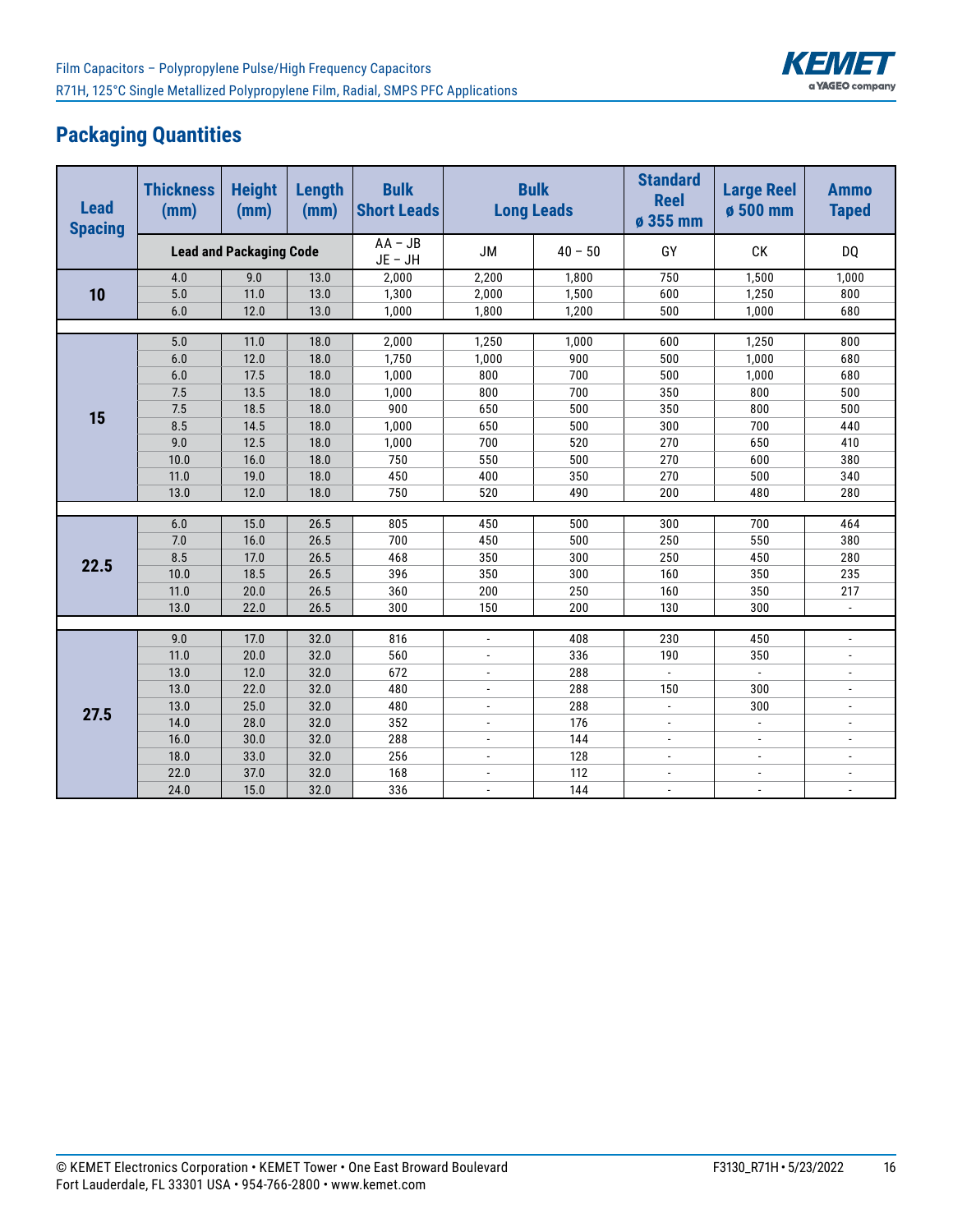

# **Lead Taping & Packaging (IEC 60286–2)**





# **Taping Specification**

| <b>Description</b>                      | <b>Symbol</b> | <b>Dimensions (mm)</b> |              |          |       |             |
|-----------------------------------------|---------------|------------------------|--------------|----------|-------|-------------|
|                                         |               | <b>Lead Spacing</b>    |              |          |       | Tolerance   |
|                                         |               | 10.0                   | 15.0         | 22.5     | 27.5  |             |
| Lead wire diameter                      | d             | 0.6                    | $0.6 - 0.8$  | 0.8      | 0.8   | ±0.05       |
| Taping lead space                       | P             | 25.4                   | 25.4         | 38.1     | 38.1  | ±1          |
| Feed hole lead space *                  | $P_0$         | 12.7                   | 12.7         | 12.7     | 12.7  | $±0.2**$    |
| Centering of the lead wire              | $P_1$         | 7.7                    | 5.2          | 7.8      | 5.3   | ±0.7        |
| Centering of the body                   | $P_2$         | 12.7                   | 12.7         | 19.05    | 19.05 | ±1.3        |
| Lead spacing ***                        | F             | 10.0                   | 15.0         | 22.5     | 27.5  | $+0.6/-0.1$ |
| Component alignment                     | Δh            | 0                      | $\mathbf{0}$ | $\Omega$ | 0     | $+2$        |
| Component deviation                     | Δp            | 0                      | 0            | 0        | 0     | ±1          |
| Height of component<br>from tape center | $H_0$ ****    | 18.5                   | 18.5         | 18.5     | 18.5  | ±0.5        |
| Carrier tape width                      | W             | 18                     | 18           | 18       | 18    | $+1/-0.5$   |
| Hold down tape width                    | $W_{n}$       | 9                      | 10           | 10       | 10    | Minimum     |
| Hole position                           | $W_{1}$       | 9                      | 9            | 9        | 9     | ±0.5        |
| Hold down tape position                 | $W_{2}$       | 3                      | 3            | 3        | 3     | Maximum     |
| Feed hole diameter                      | $D_{0}$       | 4                      | 4            | 4        | 4     | ±0.2        |
| Total tape thickness                    | t             | 0.7                    | 0.7          | 0.7      | 0.7   | ±0.2        |

t

*\* Available also 15 mm.*

*\*\* Maximum 1 mm on 20 lead spacing.*

*\*\*\* 15 mm and 10 mm taped to 7.5 mm (crimped leads) available upon request.*

*\*\*\*\* H0 = 16.5 mm is available upon request.*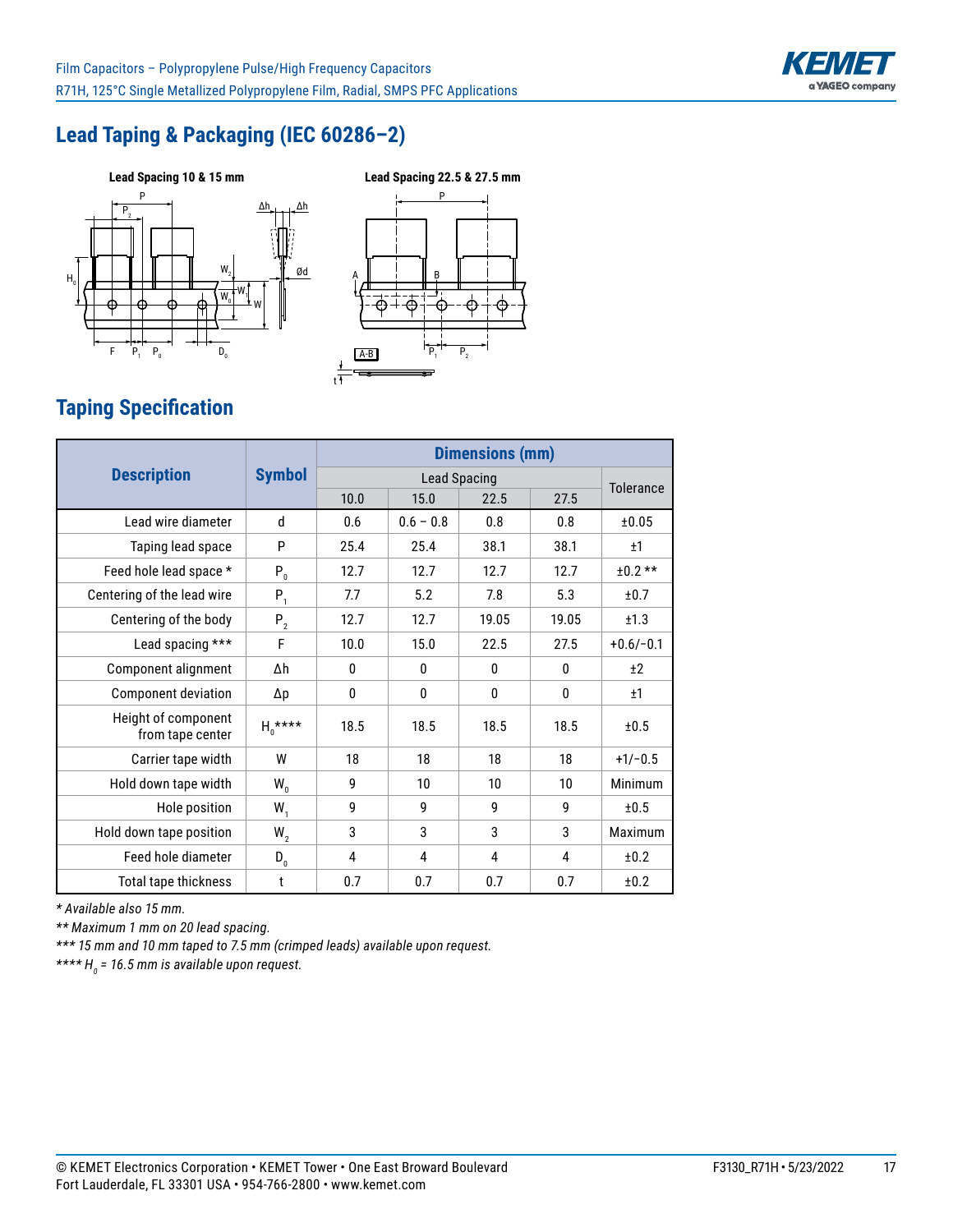

# **Lead Taping & Packaging (IEC 60286–2) cont.**

# **Ammo Specifications**

| <b>Dimensions (mm)</b> |     |    |  |  |  |
|------------------------|-----|----|--|--|--|
|                        |     |    |  |  |  |
| 360                    | 340 | 59 |  |  |  |



# **Reel Specifications**

| <b>Dimensions (mm)</b> |    |            |  |  |  |
|------------------------|----|------------|--|--|--|
|                        |    |            |  |  |  |
| 355                    | 30 | 55 Maximum |  |  |  |